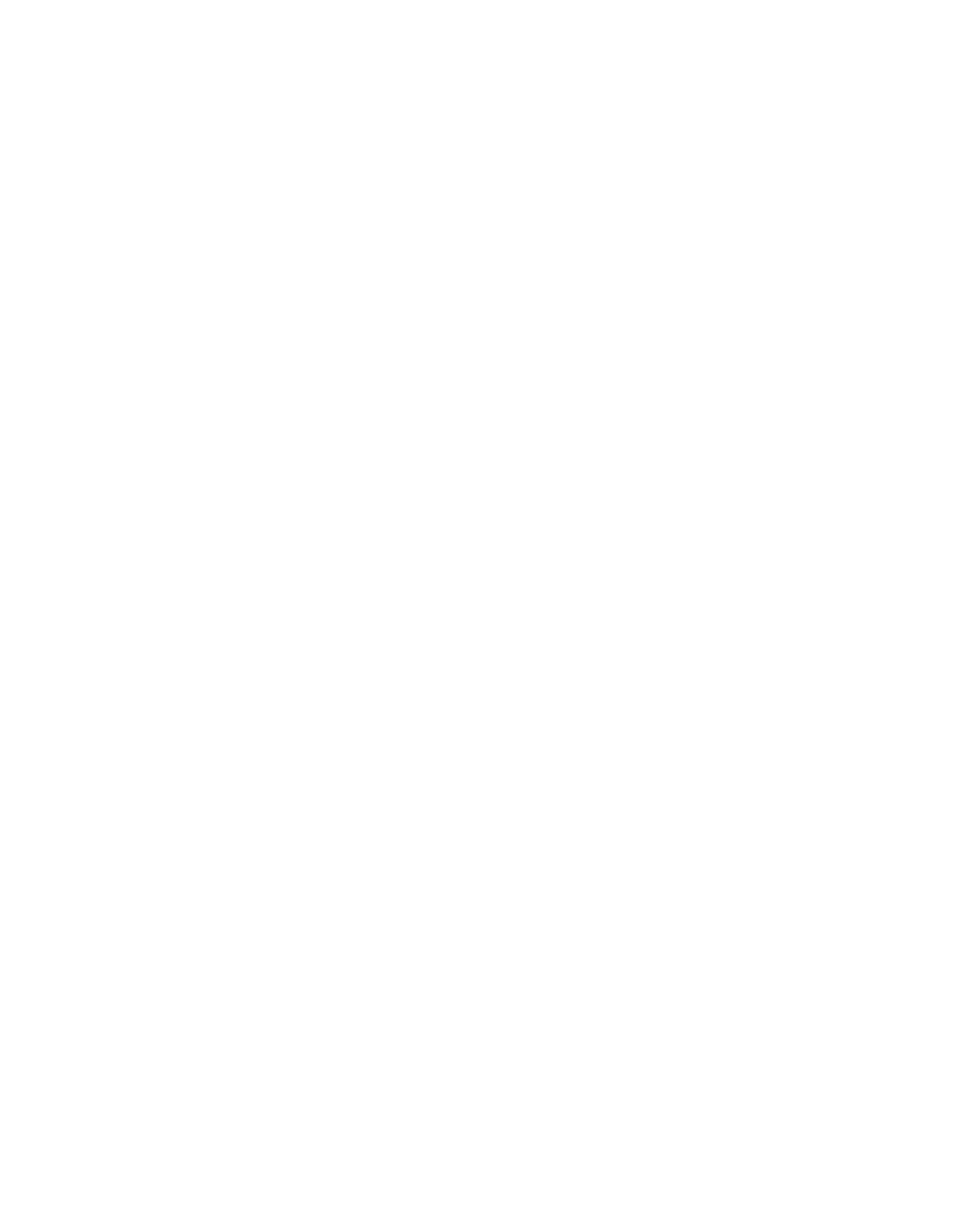

**Third Product Line Practice Workshop Report**

CMU/SEI-99-TR-003 ESC-TR-99-003

Len Bass Grady Campbell Paul Clements Linda Northrop Dennis Smith

March 1999

**Product Line Systems Program**

Unlimited distribution subject to the copyright.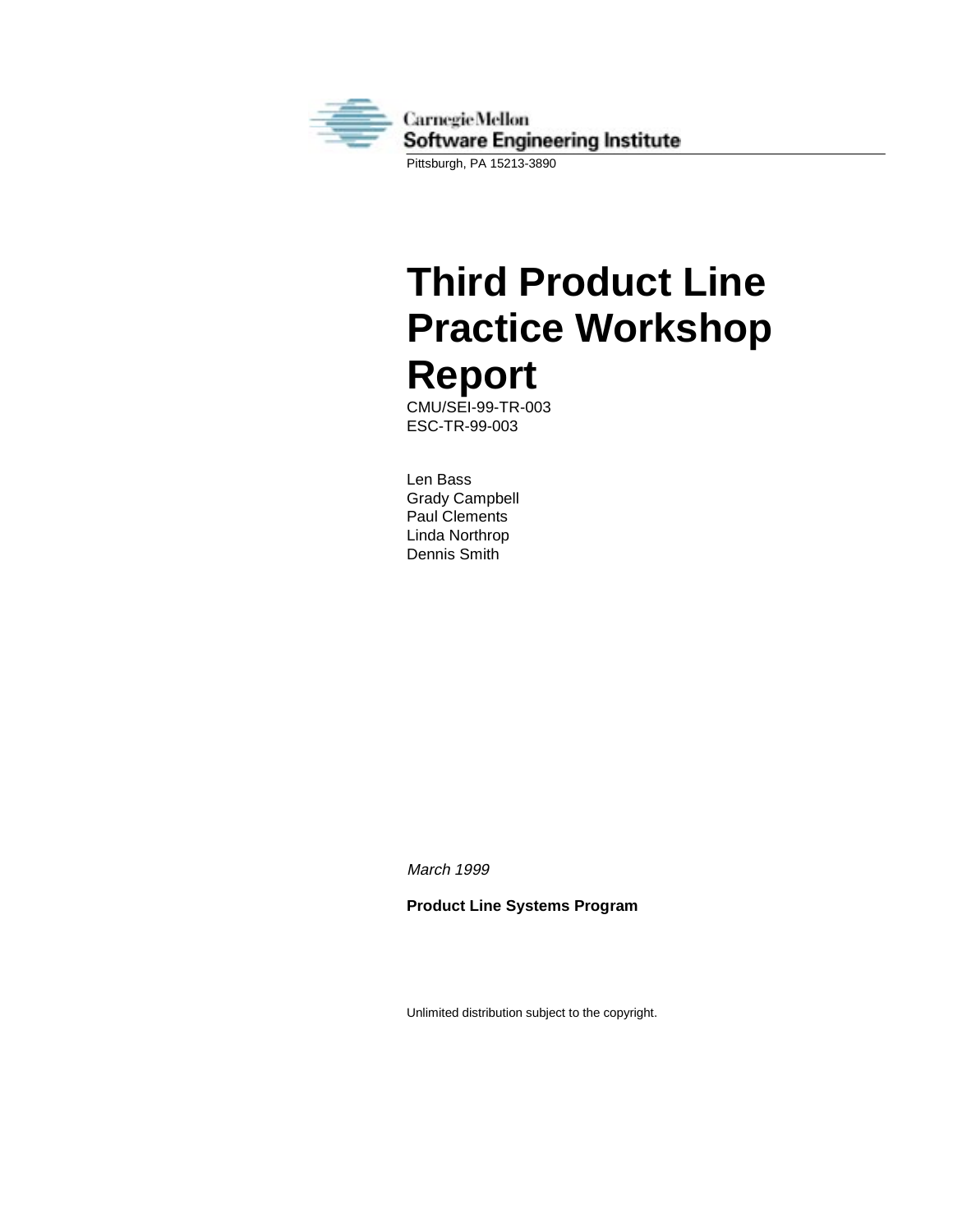This report was prepared for the

SEI Joint Program Office HQ ESC/DIB 5 Eglin Street Hanscom AFB, MA 01731-2116

The ideas and findings in this report should not be construed as an official DoD position. It is published in the interest of scientific and technical information exchange.

FOR THE COMMANDER

'arit 11

Mario Moya, Maj, USAF SEI Joint Program Office

The Software Engineering Institute is a federally funded research and development center sponsored by the U.S. Department of Defense.

This work is sponsored by the U.S. Department of Defense.

Copyright 1998 by Carnegie Mellon University.

#### NO WARRANTY

THIS CARNEGIE MELLON UNIVERSITY AND SOFTWARE ENGINEERING INSTITUTE MATERIAL IS FURNISHED ON AN "AS-IS" BASIS. CARNEGIE MELLON UNIVERSITY MAKES NO WARRANTIES OF ANY KIND, EITHER EXPRESSED OR IMPLIED, AS TO ANY MATTER INCLUDING, BUT NOT LIMITED TO, WARRANTY OF FITNESS FOR PURPOSE OR MERCHANTABILITY, EXCLUSIVITY, OR RESULTS OBTAINED FROM USE OF THE MATERIAL. CARNEGIE MELLON UNIVERSITY DOES NOT MAKE ANY WARRANTY OF ANY KIND WITH RESPECT TO FREEDOM FROM PATENT, TRADEMARK, OR COPYRIGHT INFRINGEMENT.

Use of any trademarks in this report is not intended in any way to infringe on the rights of the trademark holder.

Internal use. Permission to reproduce this document and to prepare derivative works from this document for internal use is granted, provided the copyright and "No Warranty" statements are included with all reproductions and derivative works.

External use. Requests for permission to reproduce this document or prepare derivative works of this document for external and commercial use should be addressed to the SEI Licensing Agent.

This work was created in the performance of Federal Government Contract Number F19628-95-C-0003 with Carnegie Mellon University for the operation of the Software Engineering Institute, a federally funded research and development center. The Government of the United States has a royalty-free government-purpose license to use, duplicate, or disclose the work, in whole or in part and in any manner, and to have or permit others to do so, for government purposes pursuant to the copyright license under the clause at 52.227-7013.

This document is available through Asset Source for Software Engineering Technology (ASSET): 1350 Earl L. Core Road; PO Box 3305; Morgantown, West Virginia 26505 / Phone: (304) 284-9000 or toll-free in the U.S. 1-800-547-8306 / FAX: (304) 284-9001 World Wide Web: http://www.asset.com / e-mail: sei@asset.com

Copies of this document are available through the National Technical Information Service (NTIS). For information on ordering, please contact NTIS directly: National Technical Information Service, U.S. Department of Commerce, Springfield, VA 22161. Phone: (703) 487-4600.

This document is also available through the Defense Technical Information Center (DTIC). DTIC provides access to and transfer of scientific and technical information for DoD personnel, DoD contractors and potential contractors, and other U.S. Government agency personnel and their contractors. To obtain a copy, please contact DTIC directly: Defense Technical Information Center / Attn: BRR / 8725 John J. Kingman Road / Suite 0944 / Ft. Belvoir, VA 22060-6218 / Phone: (703) 767-8274 or toll-free in the U.S.: 1-800 225-3842.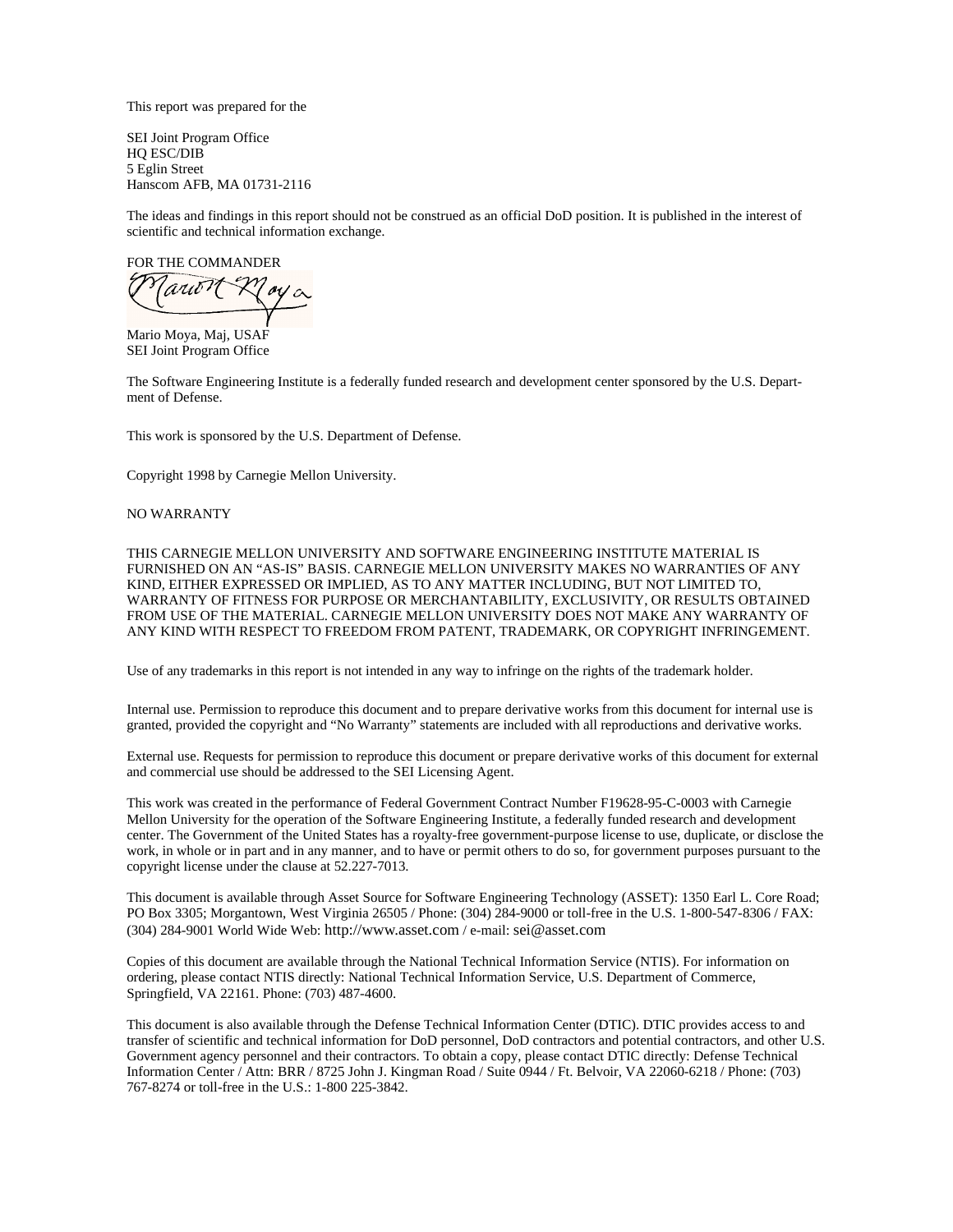## **Table of Contents**

| 1 |     | Introduction               |                             |                                                   | 1              |
|---|-----|----------------------------|-----------------------------|---------------------------------------------------|----------------|
|   | 1.1 | Why Product Line Practice? |                             |                                                   | $\mathbf{1}$   |
|   | 1.2 |                            | About the Workshop          |                                                   | 3              |
|   | 1.3 |                            | About This Report           |                                                   | $\overline{4}$ |
| 2 |     |                            |                             | <b>Product Line Experiences: Highlights of</b>    |                |
|   |     |                            |                             | <b>Participants' Presentations</b>                | 5              |
|   | 2.1 |                            | <b>Common Themes</b>        |                                                   | 5              |
|   | 2.2 | Pearls                     |                             |                                                   | 6              |
|   | 2.3 |                            | Productivity Data           |                                                   | 8              |
|   |     |                            |                             |                                                   |                |
| 3 |     | <b>Group Reports</b>       |                             | <b>Product Line Practices and Issues: Working</b> | 9              |
|   | 3.1 |                            | Software Engineering        |                                                   | 9              |
|   |     | 3.1.1                      |                             | Requirements Elicitation, Analysis,               |                |
|   |     |                            |                             | and Management                                    | 9              |
|   |     | 3.1.2                      |                             | <b>Component Development</b>                      | 13             |
|   | 3.2 |                            | <b>Technical Management</b> |                                                   | 14             |
|   |     | 3.2.1                      |                             | Process Modeling and                              |                |
|   |     |                            | Implementation              |                                                   | 14             |
|   |     |                            | 3.2.1.1                     | Aspects Peculiar to Product                       |                |
|   |     |                            |                             | Lines                                             | 15             |
|   |     |                            | 3.2.1.2                     | How Applied to Core Asset                         |                |
|   |     |                            |                             | Development/Acquisition 15                        |                |
|   |     |                            | 3.2.1.3                     | How Applied to                                    |                |
|   |     |                            |                             | Product/Acquisition                               |                |
|   |     |                            |                             | Development                                       | 16             |
|   |     |                            | 3.2.1.4                     | <b>Suggested Practice</b>                         |                |
|   |     |                            |                             | Guidelines                                        | 17             |
|   |     |                            | 3.2.1.5                     | <b>Practice Risks</b>                             | 18             |
|   |     | 3.2.2                      |                             | <b>Technical Risk Management</b>                  | 18             |
|   |     |                            | 3.2.2.1                     | Aspects Peculiar to                               |                |
|   |     |                            |                             | <b>Product Lines</b>                              | 19             |
|   |     |                            | 3.2.2.2                     | How Applied to Core Asset                         |                |
|   |     |                            |                             | Development/Acquisition                           | 19             |
|   |     |                            | 3.2.2.3                     | How Applied to                                    |                |
|   |     |                            |                             | Product/Acquisition                               |                |
|   |     |                            |                             | Development                                       | 19             |
|   |     |                            |                             |                                                   |                |

**Abstract vii**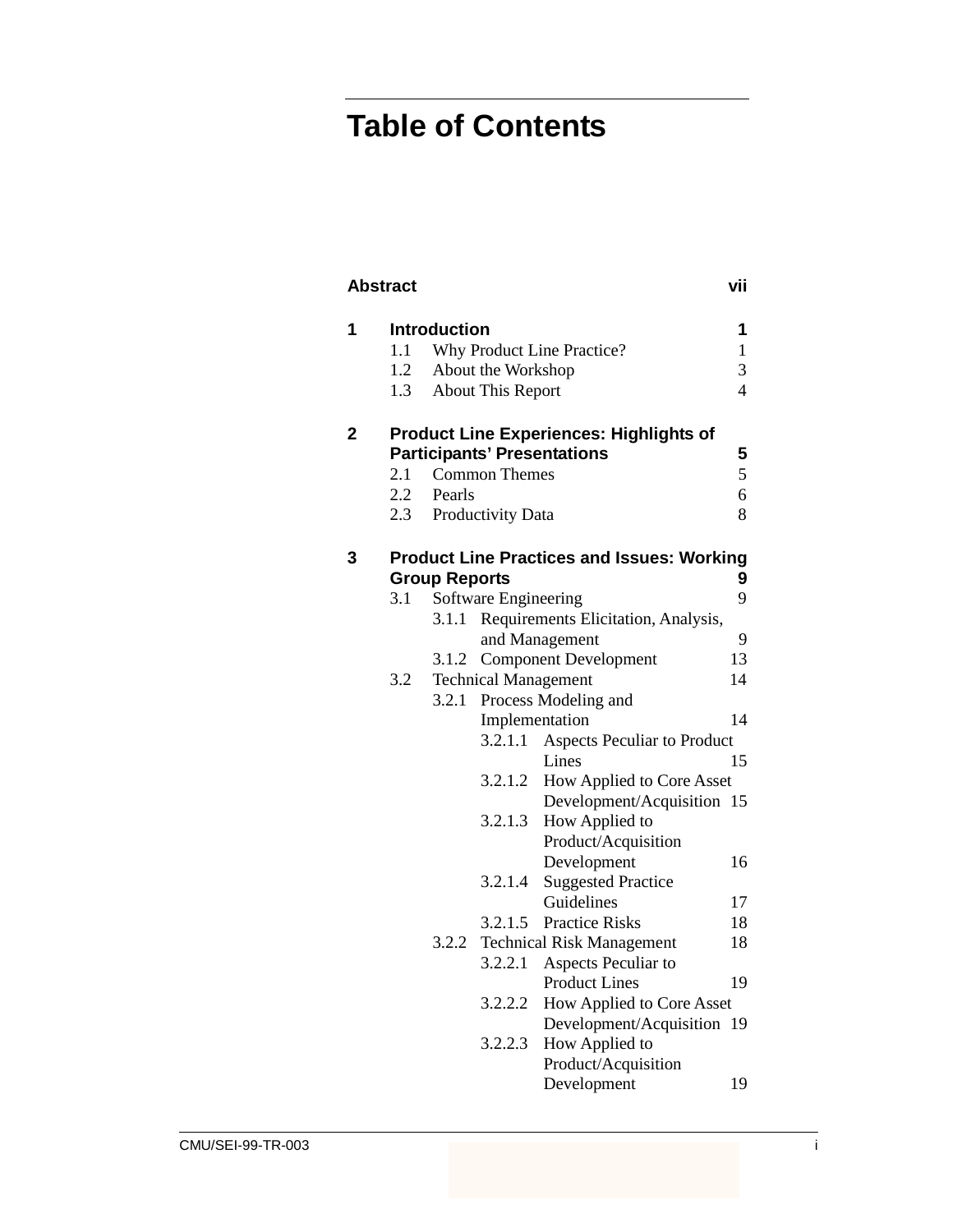|                   |     |                |                   | 3.2.2.4 Description of Specific  |    |
|-------------------|-----|----------------|-------------------|----------------------------------|----|
|                   |     |                |                   | Practices that Apply to          |    |
|                   |     |                |                   | Practice Area                    | 20 |
|                   |     |                |                   | 3.2.2.5 Practice Risks           | 20 |
|                   |     | 3.2.3          |                   | Discussion of Other Technical    |    |
|                   |     |                |                   | <b>Management Practice Areas</b> | 20 |
|                   | 3.3 |                |                   | <b>Organizational Management</b> | 21 |
|                   |     |                | 3.3.1 Context     |                                  | 21 |
|                   |     |                |                   | 3.3.1.1 Timelines for Product    |    |
|                   |     |                |                   | Line Institutionalization        | 21 |
|                   |     |                |                   | 3.3.1.2 Nature of Organizational |    |
|                   |     |                |                   | <b>Management Practice</b>       |    |
|                   |     |                |                   | Areas                            | 22 |
|                   |     |                |                   | 3.3.2 Launching a Product Line   | 23 |
|                   |     |                |                   | 3.3.3 Infrastructure Planning    | 25 |
|                   |     |                |                   | 3.3.4 Proactive Management       | 25 |
|                   |     |                |                   | 3.3.5 Risk Descriptions          | 26 |
|                   |     |                | 3.3.6 Conclusions |                                  | 26 |
| 4                 |     | <b>Summary</b> |                   |                                  | 27 |
| <b>References</b> |     |                |                   | 29                               |    |
| Glossary          |     |                |                   |                                  | 33 |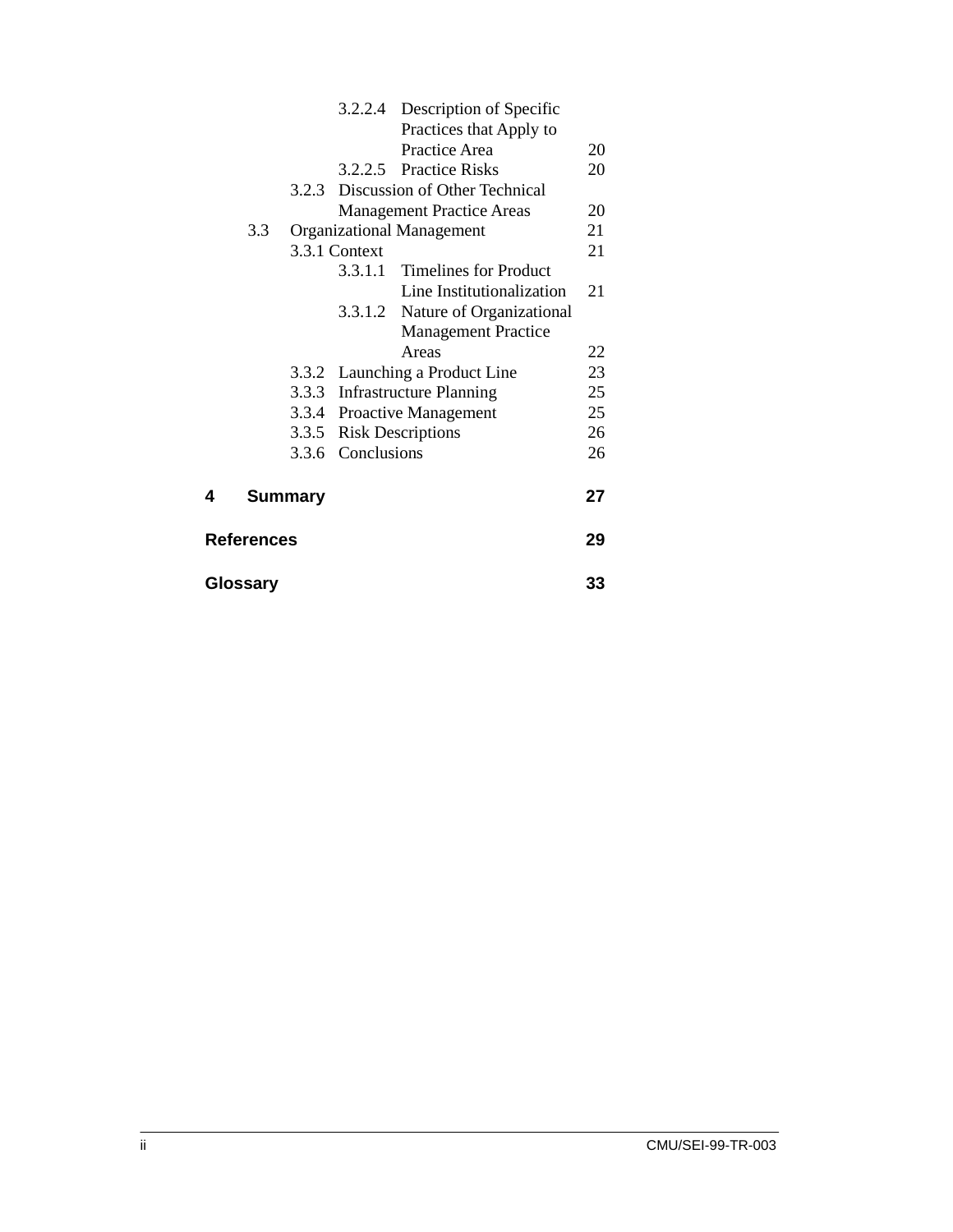## **List of Figures**

| Figure 1 Role of Requirements Abstractions<br>in Product Line Development | 12 |
|---------------------------------------------------------------------------|----|
| Figure 2 Core Asset Development/Acquisition                               | 16 |
| Figure 3 Product Development/Acquisition                                  | 17 |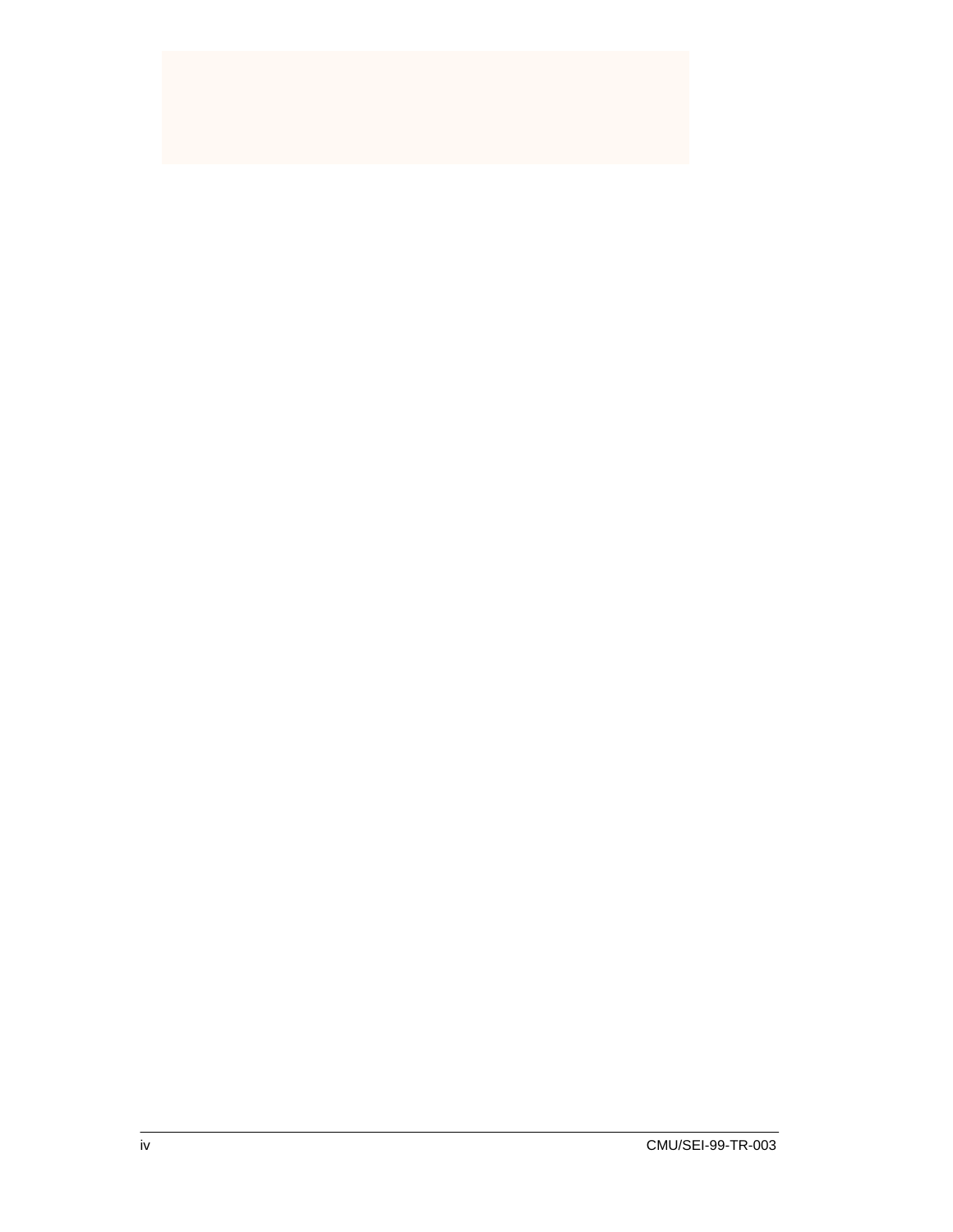## **List of Tables**

Table 1 Concerns When Launching a Product Line 24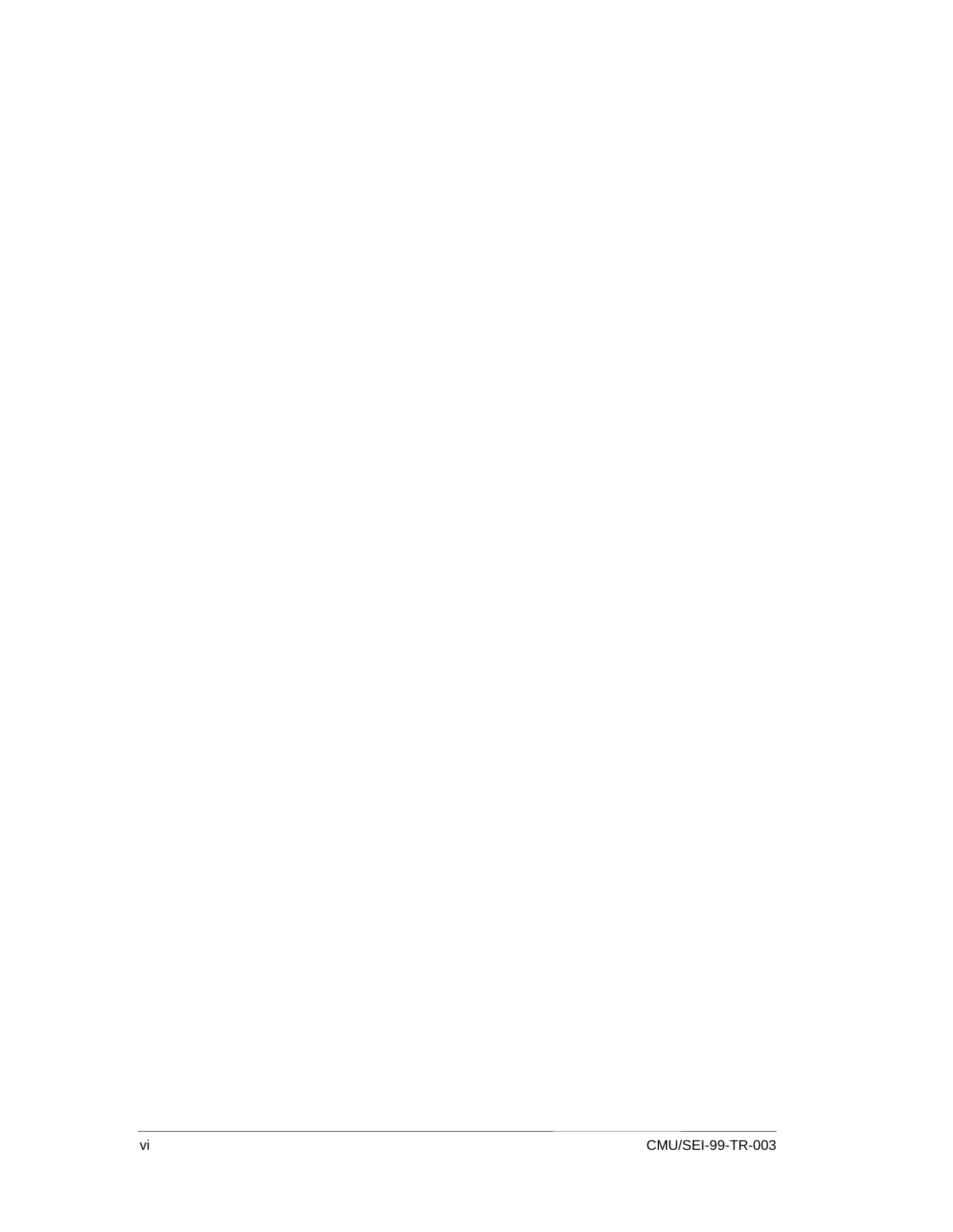## **Abstract**

The Third Software Engineering Institute Product Line Practice Workshop was a hands-on meeting held in December 1998 to share industry practices in software product lines, to explore the technical and non-technical issues involved, and to evolve the SEI Product Line Practice Framework. This report synthesizes the workshop presentations and discussions, which described product line practices and analyzed issues in the areas of software engineering, technical management, and organizational management.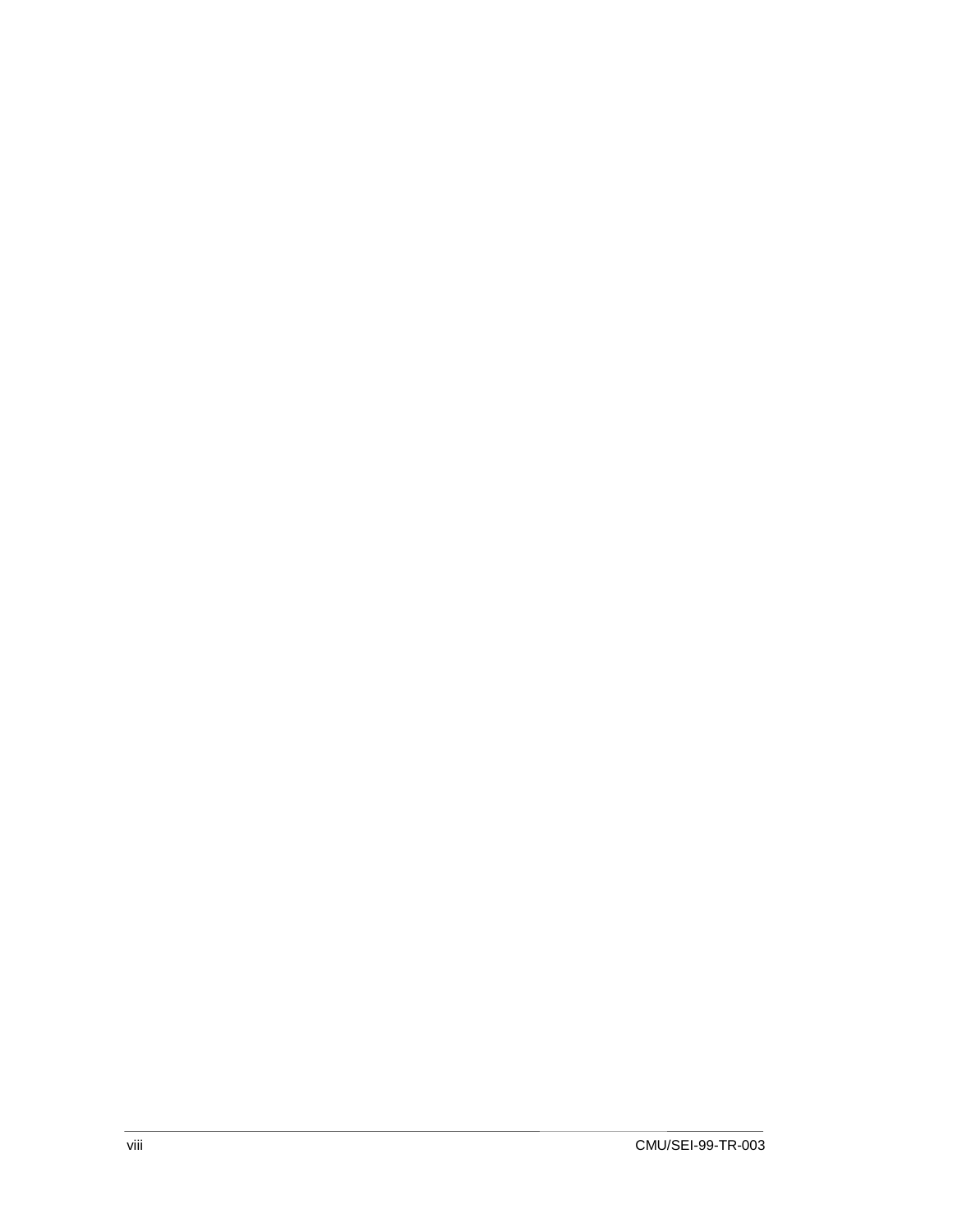## **1 Introduction**

### **1.1 Why Product Line Practice?**

Historically, software engineers have designed software systems for functionality and performance. A single system mentality prevailed. Little attention was paid upfront to the consequences of a design that might be required in the production of multiple software-intensive products. Large software development, acquisition, and reengineering efforts undertaken with this single-system mentality perpetuate a pattern of large investment, long product cycles, system integration problems, and lack of predictable quality. Each product involves vast investments in requirements analysis, architecture and design, documentation, prototyping, process and method definition, tools, training, implementation, and testing.

An increasing number of organizations are realizing that they can no longer afford to develop multiple software products one product at a time: they are pressured to introduce new products and add functionality to existing ones at a rapid pace. They have explicit needs to achieve large-scale productivity gains, improve time to market, maintain market presence, compensate for an inability to hire, and leverage existing resources. Many organizations are finding that the practice of building sets of related systems together can yield remarkable quantitative improvements in productivity, time to market, product quality, and customer satisfaction. They are adopting a product line approach.

A *product line* is defined to be a group of products sharing a common, managed set of features that satisfy specific needs of a selected market or mission. It is most economical to build a software product line as a *product family*, where a product family is a group of systems built from a common set of assets.<sup>1</sup> In fact, the products in a software product line can best be leveraged when they share a common architecture that is used to structure components from which the products are built. This common software architecture<sup>2</sup> capitalizes on commonalities in the implementation of the line of products and provides the structural robustness that makes the derivation of software products from software assets economically viable. The architecture and components are central to the set of core assets used to construct and evolve the products in the product line. When we refer to a product line, we always mean a software product line built as a product family.

 $\frac{1}{1}$  $A<sup>1</sup>$  A software asset is a description of a partial solution (such as a component or design document) or knowledge (such as requirements database or test procedures) that engineers use to build or modify software products [Withey 96].

 $2^2$  A software architecture of a computing system is the structure or structures of the system that consist of software components, the externally visible properties of those components, and the relationships among them [Bass 98a].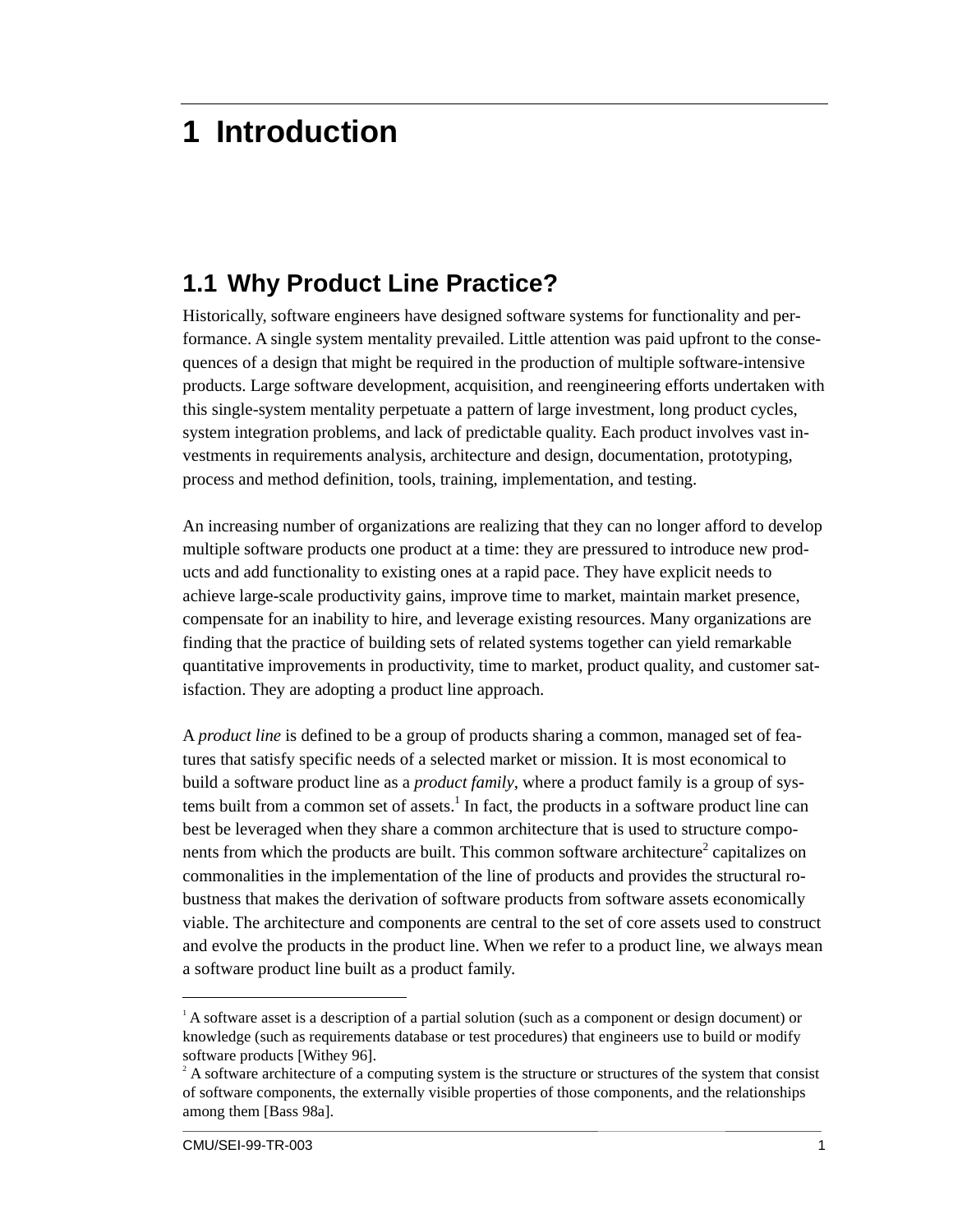Some organizations refer to the core asset base that is reused on systems in a product line as a *platform.* Some organizations have other terms for product line. Terminology is not nearly as important to us as the underlying concepts involved, namely, the use of a common asset base in the production of a set of related products.

By product line practice, we mean the systematic use of software assets to assemble, instantiate, generate, or modify the multiple products that constitute a product line. Product line practice involves strategic, large-grained reuse as a business enabler. Some organizations have already experienced considerable savings in using a product line approach for software system production. Other organizations are attracted to the idea but are in varying stages of integrating product line practices.

In January 1997, the Software Engineering Institute (SEI) launched a technical initiative, the Product Line Practice Initiative, to help facilitate and accelerate the transition to sound software engineering practices using a product line approach. The goal of this initiative is to provide organizations with an integrated business and technical approach to systematic reuse so that they can more efficiently produce and maintain similar systems of predictable quality at lower cost.

One of the strategies to reach this goal involves direct interaction with and nurturing of the community interested in product line practice. This transition strategy has been executed in part by a series of product line workshops organized by the SEI. The workshop described in this report is the third such to bring together international groups of leading practitioners from industry to codify industry-wide best practices in product lines. The results of the previous two workshops are documented in SEI reports [Bass 97, Bass 98b]. The SEI has also refined the workshop results through work with collaboration partners, participation in other workshops, and continued research. In addition, the SEI is producing a framework for product line practice. The SEI's Framework for Product Line Practice describes the foundational product line concepts and identifies the essential activities and practices that an organization must master before it can expect to field a product line of software or software-intensive systems successfully. The framework organizes product line practices into practice areas that are categorized according to software engineering, technical management, and organizational management. These categories do not represent job titles, but rather disciplines. The framework is a living document that is evolving as experience with product line practice grows. Version 1 of the framework was made available on the Web in September 1998 [Clements 98].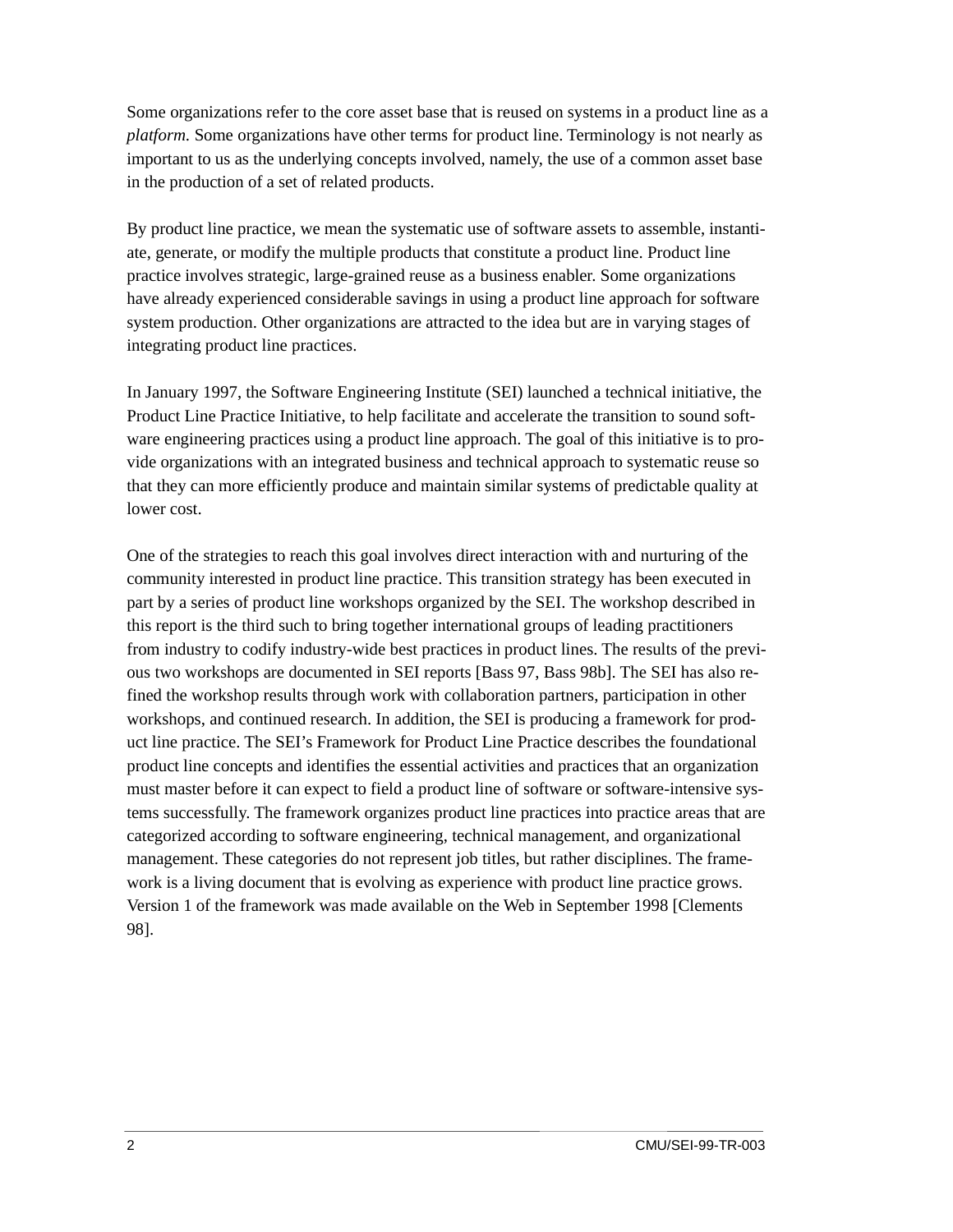### **1.2 About the Workshop**

The SEI held the third in a series of two-day Product Line Practice Workshops in December 1998 to achieve the following goals:

- Share information and issues about product lines.
- Stimulate the growth of a network of interest in software product lines.
- Populate the framework with proven practices.
- Point out gaps where experience is not properly reflected in the framework.

The participants in this workshop were invited based upon our knowledge of their company's experience with strategic software reuse through product lines. The participants were sent a copy of the SEI's Framework for Product Line Practice to provide a common focus to structure the workshop presentations and discussions.

The workshop participants included

- Len Bass, SEI
- Grady Campbell, SEI
- Paul Clements, SEI
- Gary Chastek, SEI
- Sholom Cohen, SEI
- Kyle R. Fath, Cummins Engine Company
- Jean Jourdan, Thomson-CSF
- Philippe Lalanda, Thomson-CSF/LCR
- Ron Lannan, Cummins Engine Company
- Michelle Lohmeier, Raytheon Missile Systems Company
- Azza Mansour, Telesoft S.p.A.
- Linda Northrop, SEI
- David Sharp, Boeing
- Dennis Smith, SEI
- Nelson Weiderman, SEI
- Jim Withey, SEI

The domains in which the participants had product line experience include telecommunications, air traffic control, avionics, missiles, and engines.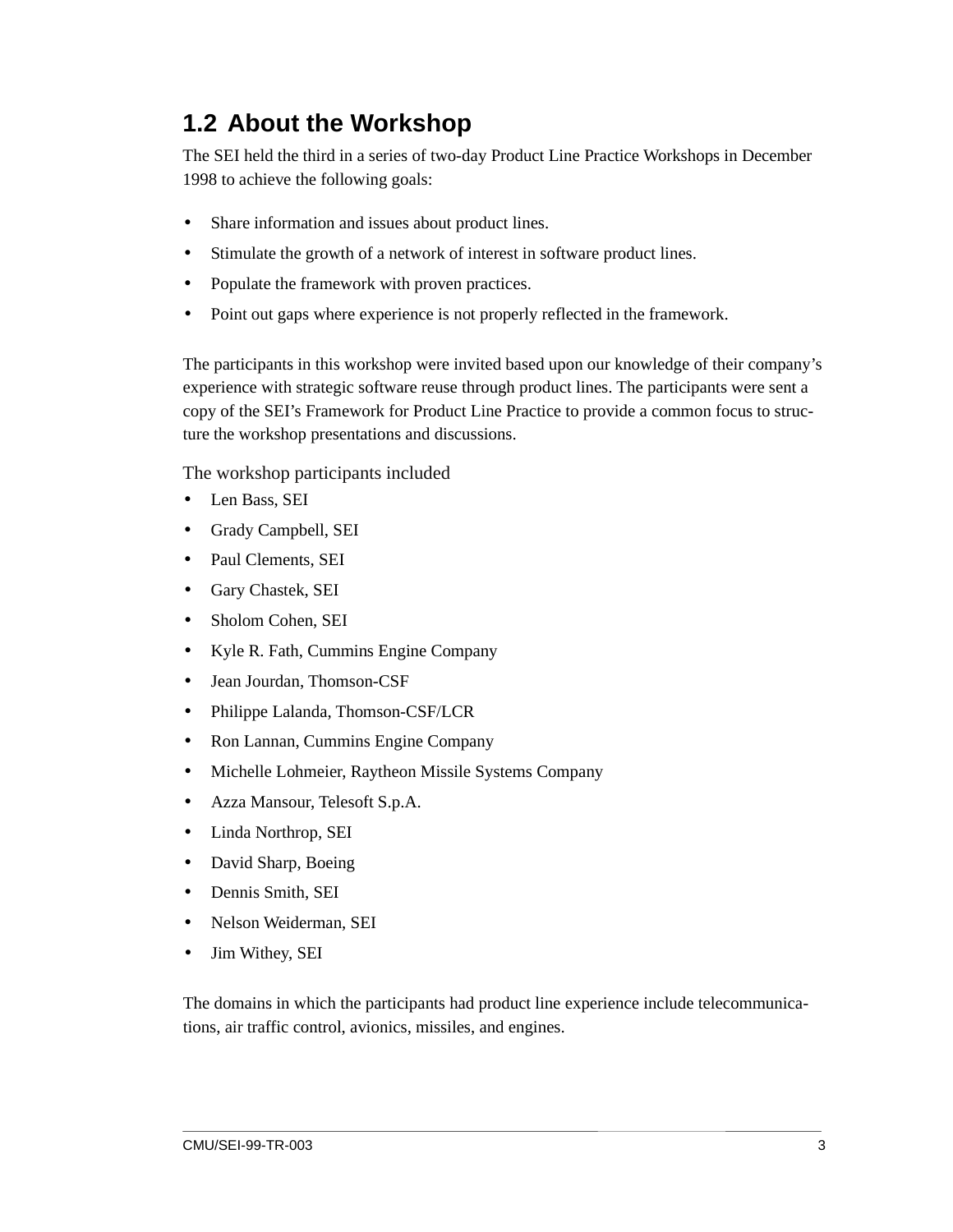A representative from each of the guest organizations was asked to make a presentation explaining that organization's approach to developing software product lines, describing how some of the practice areas in the framework are addressed.

On the second day, participant presentations were summarized. Then the participants divided into three working groups to explore the practices in software engineering, technical management, and operational management further. The working groups then presented their results to the entire group.

## **1.3 About This Report**

This report summarizes the presentations and discussions at the workshop. As such, the report is written primarily for product line champions who are already working or initiating product lines practices in their own organizations. Technical software managers should also benefit from the information.

The report is organized into four main sections that parallel the workshop format:

- **Introduction**
- Product Line Experiences: Highlights of Participants' Presentations
- Product Line Practices and Issues: Working Group Reports
- Summary

The section following this introduction, "Product Line Experiences: Highlights of Participants' Presentations," synthesizes the product line experience of the workshop participants by describing common themes, pearls of product line wisdom, and productivity data. Section 3 is composed of the three working group reports on selected practices and issues in software engineering, technical management, and organizational management, respectively. The summary in Section 4 recaps the major themes and suggests future directions. Additionally, a glossary of terms is provided.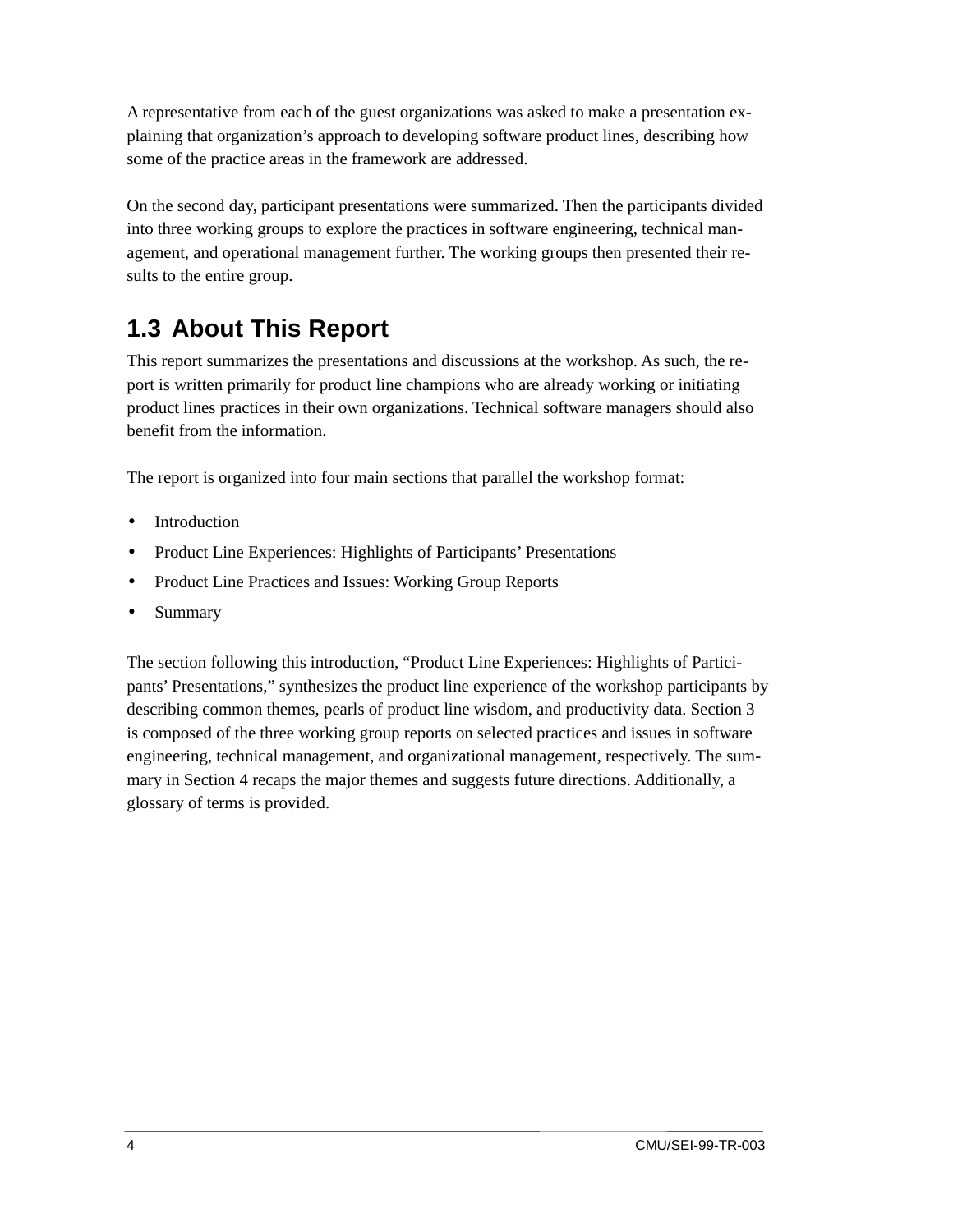## **2 Product Line Experiences: Highlights of Participants' Presentations**

The workshop began with presentations by the invited participants. As is the custom in these reports, this section will describe some of the highlights of those presentations so that readers can get a feeling for the tone and character of the workshop. As is also the custom, the intent is not to summarize the presentations exhaustively since the workshop's aim is to assimilate rather than merely record.

As noted in the introduction, one of the goals of each of these workshops is to validate the state of the SEI's Framework for Product Line Practice. All of the presenters felt that the SEI had identified the essential practice areas correctly. Although the working groups would result in some refinement, elaboration, and the identification of a small number of new practice areas, the participants by and large felt that the framework is well on its way to codifying the correct practices in a useful and high-fidelity way.

### **2.1 Common Themes**

The importance of architecture was apparent in each presentation. Every speaker presented the architecture for his or her product line, underlining its central role. The creation of the right product line architecture was considered by all to be a crucial and difficult step to achieve. Several organizations are using the Unified Modeling Language (UML) as an architectural description vehicle. There were many references to deficiencies in UML that needed to be accommodated.

Another common theme of the presentations emerged for the first time at this workshop: one product line or many? No less than three of the organizations represented at this workshop had to make an explicit decision about whether their business area would be best served by a small group of tightly focused product lines, or a single somewhat more generic product line. For instance, Boeing produces avionics software for their F/A-18, F-15, and AV-8 families of fighter aircraft. Each of these aircraft comes in many versions: for example, various export configurations and various sensor and airframe configurations. Each aircraft could be viewed as a product line itself. Boeing therefore had to choose between three product lines or one. Raytheon had to choose between a product line for radar-guided missiles, a product line for infrared-guided missiles, etc., or a single product line for all missiles. Cummins similarly could have fielded a product line for their family of high-horsepower engines, another for their medium-horsepower engines, etc., or a single product line for all of their engines. Significantly, all three organizations decided in favor of a single product line, suggesting that the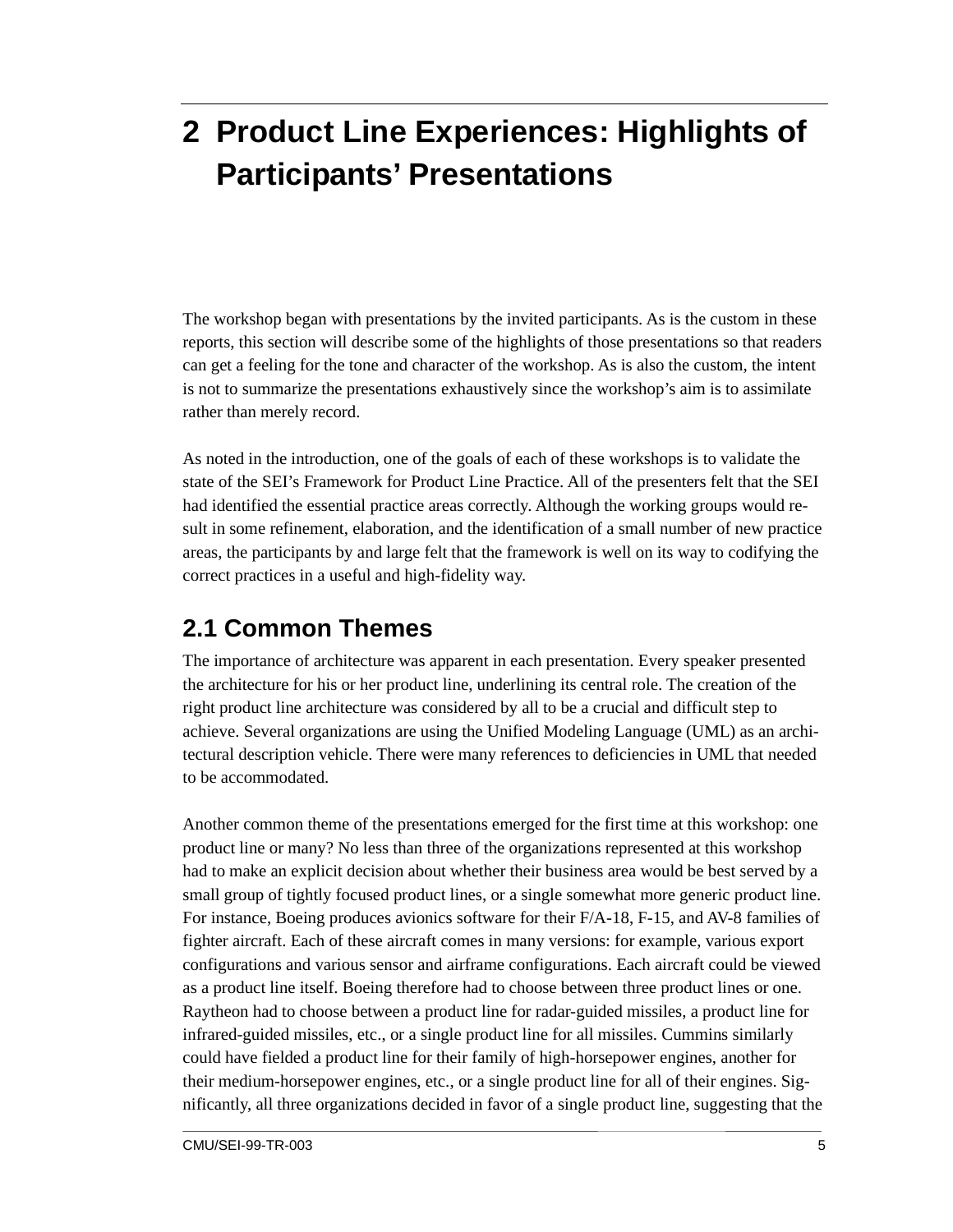benefits of product lines accrue faster when the scope is set somewhat broadly. Bottom line, scoping was a critical practice area for all.

Another common thread among our presenters at this workshop was that each of them has adopted the separate-group model for producing core assets. At the two previous workshops, we had identified two main organizational structures for product lines. In one, the core assets are built by a dedicated group, and products are built using these core assets by separate product groups. In the other structure, product developers produce core assets themselves on the way to building a particular product, with the caveat that those core assets must serve other product developers as well. At this workshop, all of the participants voiced support for the former model with the two separate groups.

A nice variation on this theme was carried out by one of our participants, who described a "lightweight organizational structure" that was put in place while the organization is transitioning to a product line. A research unit was tasked to help the business units coordinate and begin to work together to build and share core assets.

Other themes common to the presentations included

- the use of use cases as the primary mechanism for capturing requirements and domain models (Two participants included an explicit domain analysis in creating their product lines.)
- the judicious use of small prototypes and demonstration projects to work out the bugs in setting up a product line production capability in an organization
- a common timeframe for how long these organizations had been engaged in product line activities (Although some participants had had extensive experience in product line or product-line-like ideas, the projects they described were all two-five years old.)

The last point gave this workshop a somewhat different flavor than the two previous workshops. Because the product lines represented here were fairly young, setting up the product line was fresh in the minds of the presenters. Hence, their presentations tended to be more about their experiences in starting a product line for software-intensive systems, and less about experiences in running or reaping the benefits of one. (It will be seen in the working group discussions that launching a product line was actually thought by some of these participants to be a new and important practice area that the SEI framework had not yet accommodated.)

### **2.2 Pearls**

Each presentation contained one or more "pearls" of knowledge that are worth repeating. Here are some of them:

• Develop a "lightweight organizational structure" to serve during product line adoption in order to help coordinate and set up practices, and "lightweight processes" to support this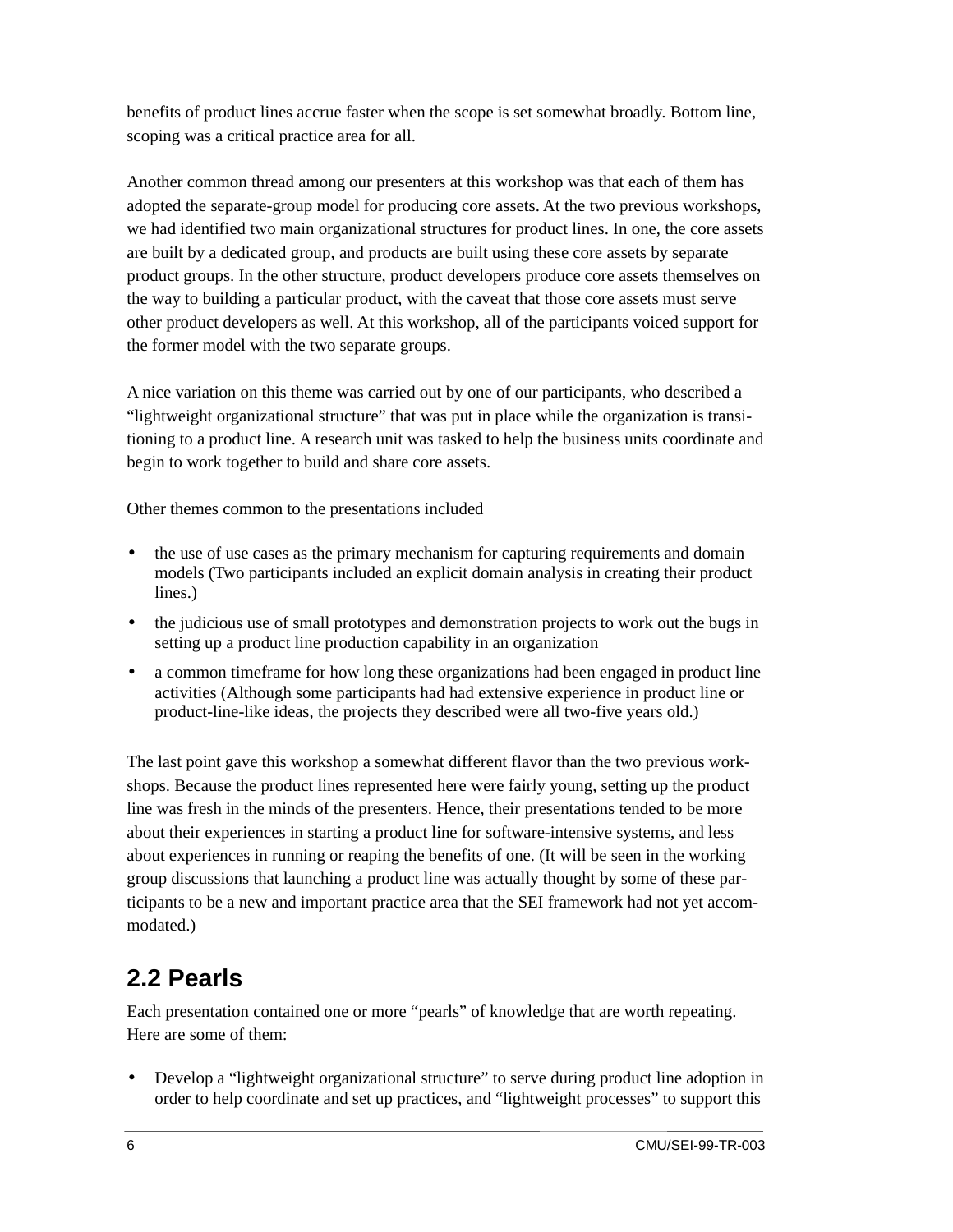organizational structure. These lightweight approaches facilitate smoother tranisitions to product lines that can be changed quickly and nimbly as the organization learns what does and does not work well for its own particular situation.

- Explicitly catalog the commonalities and variabilities among the products in the product line. For the architecture, commonalities include a common style, common components, common control, and data flow patterns. Mechanisms for variation include variation points, as well as having optional modes, threads, tasks, and services. While capturing commonalities and variations is at the conceptual heart of domain analysis and product line scoping, few organizations have reported doing so explicitly and to the degree of this participant.
- Comprehensively catalog the requirements of the products in the product line, so that commonalities and areas of incompleteness can be quickly identified. This essentially serves as an information model for the entire enterprise.
- Explicitly choose architectural styles and patterns (for example, layering or model-viewcontroller) to achieve desired quality attributes, and to describe and document the architecture using carefully partitioned structures or views (such as module, process, or uses views [Bass 98a]). In our view, archiectural views and structures are the carriers for the quality attributes that are the architectural imparts to the system, and these quality attributes are critically important in a product line. The architecture must enable sufficient performance, reliability, and most of all, modifiability across all members of the product line. Paying careful attention to the views and structures will help ensure that the quality requirements will be met.
- Don't establish the asset base as common across all applications (that is, requiring that every asset be used in every product). This results in a "least common denominator" kind of asset base, which is not nearly so useful as a set of core assets that can be largely used in a fair number of products.
- Recognize automatic regression testing as a critical capability when fielding a core asset base.
- Recognize the importance of requirements traceability in the core asset base, so that product builders can use the assets with confidence. One organization reported that they include requirements traces as part of their core asset base. Note the wording: They did not report that requirements traces were distributed along with the core assets, but that requirements traces *were core assets themselves*. This dovetails perfectly with our tenet that core assets include much more than just software components
- If needed, actually stop the efforts on stove-piped systems to initiate a product line. One organization stopped four stove-piped systems to launch a product line and achieved greatly improved time to market.

Finally, one participant reported on extensive work on building a model for a product line organization. This model takes into account both schemes mentioned above, and identifies and extensively describes the roles of product line staff.

Each of the three workshops seems to produce a new term that the participants warm to. At the previous workshop, it was the poetic "green-field effort" that describes designing a product line from scratch. At this workshop, two wonderful new terms were introduced. First, our engine software guests provided the colorful phrase to describe the tension between hardware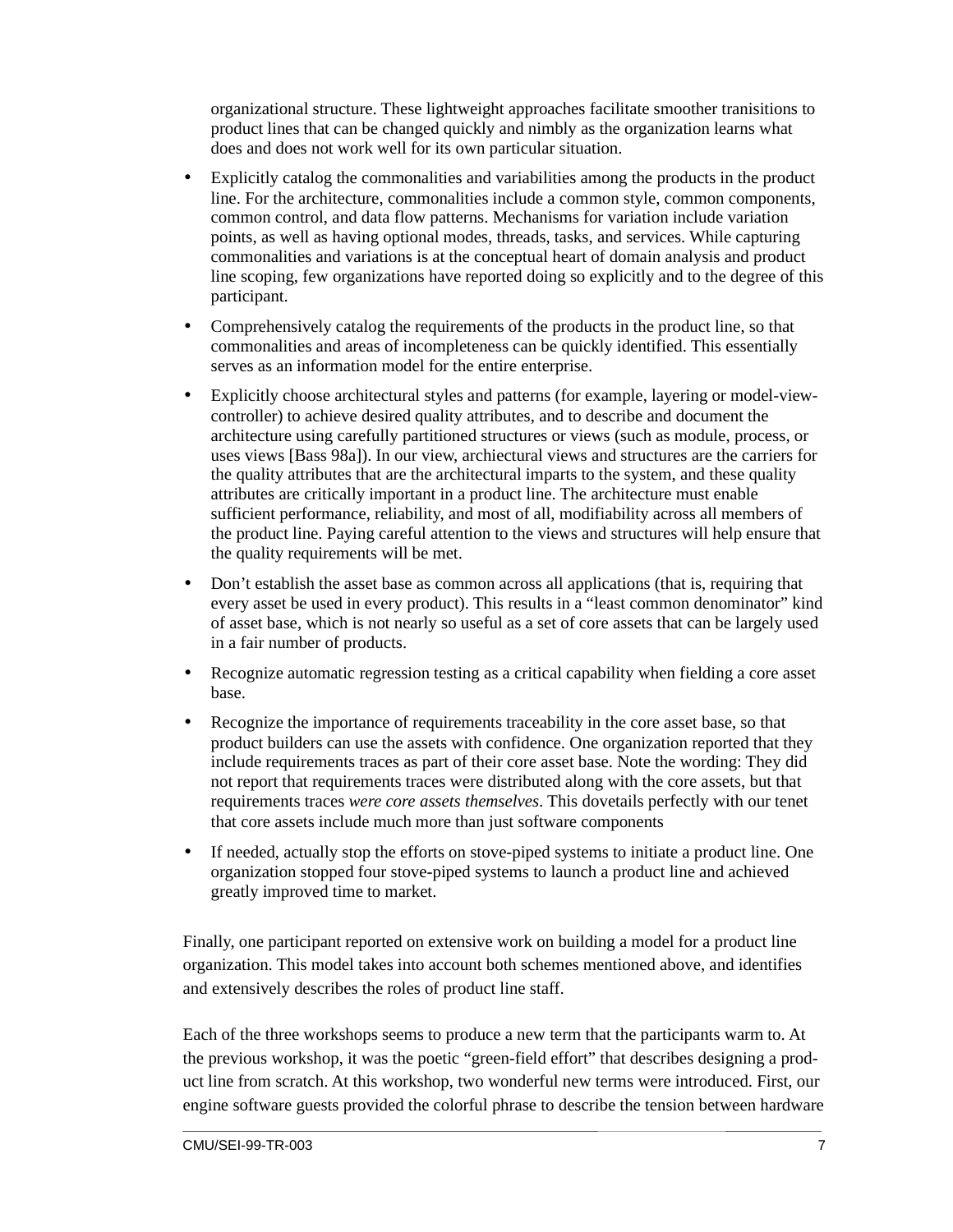specialists (in their case, the engine builders) and software experts: "pistonheads versus digitheads." But perhaps of more lasting significance, two people referred to the circle-andline drawings that inevitably are put forth to describe architectures as "architecture cartoons," a very apropos description that captures the essential fact that such drawings are at best incomplete renditions of the design.

## **2.3 Productivity Data**

Each of the SEI workshops seems to uncover a breathtaking productivity statistic attributable to adoption of the product line strategy. At the first workshop, CelsiusTech reported using a single engineer to handle the integration testing for a 1.5 MSLOC (million source lines of code) Ada system, and porting such applications to a new operating system in just a couple of weeks. At the second workshop, Hewlett-Packard reported a six-fold productivity improvement achieved in three years, as measured by feature density per product shipped per engineer per unit time. This workshop was no exception. Cummins reported that the process of building a software system capable of running a new engine, which has taken on the order of a year, can now be done in about three days given their new product line approach.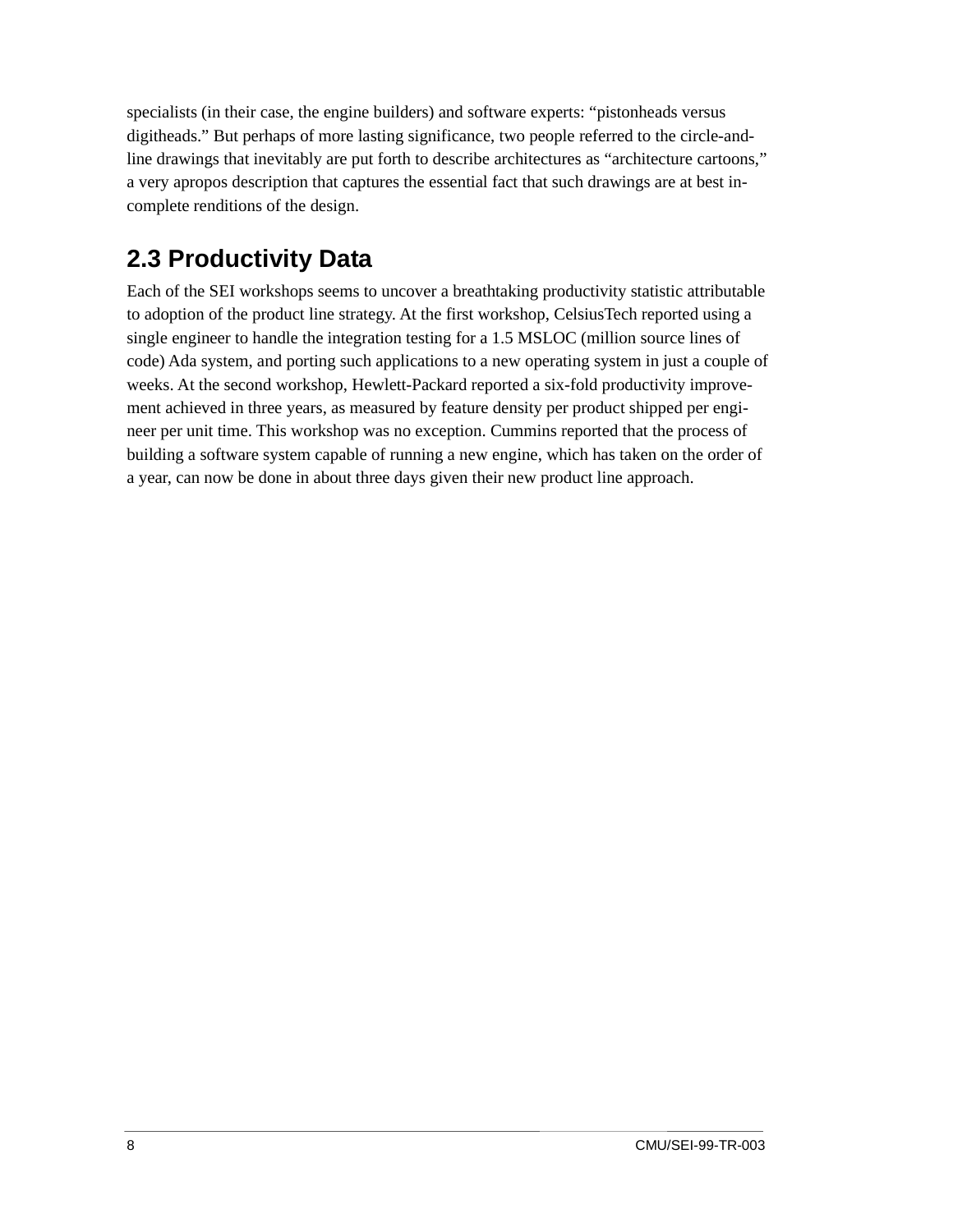## **3 Product Line Practices and Issues: Working Group Reports**

### **3.1 Software Engineering**

This working group discussed two of the software engineering practice areas from the framework: requirements elicitation, analysis, and management in some depth, and component development in less depth.

### **3.1.1 Requirements Elicitation, Analysis, and Management**

The problem with requirements for a product line is that there are too many of them. Over 7,000 requirements existed for one product from one of the attendees. Multiply that figure by the number of products in a product line, and the complexity of the problem increases dramatically. A product line approach requires an organization to distinguish between those requirements in common across the product line and those requirements specific to a particular product. The approach requires a capability to trace requirements not only to delivered code modules but also to the software assets used in development across the product line.

To explore practices that help to manage this problem, the group decided to place the problem in a concrete context. We posed four specific questions:

- 1. How are requirements used?
- 2. What kind of requirements are we discussing?
- 3. What development context are we considering, new development or redevelopment?
- 4. What is an example of a product line requirement?

We identified three purposes for a requirements practice for product lines:

- 1. Distinguish requirements that will be satisfied by software assets from those that will be satisfied by specific product development. The purpose is to partition requirements into two camps: those that will be met by core assets without variation, and those that are specific for the particular product under construction.
- 2. Provide engineers with instructions as to their task. Domain engineers use requirements to develop assets that provide common application behavior and to accommodate refinement that will provide specialized behavior; application engineers use these assets to develop software to meet specific customer needs.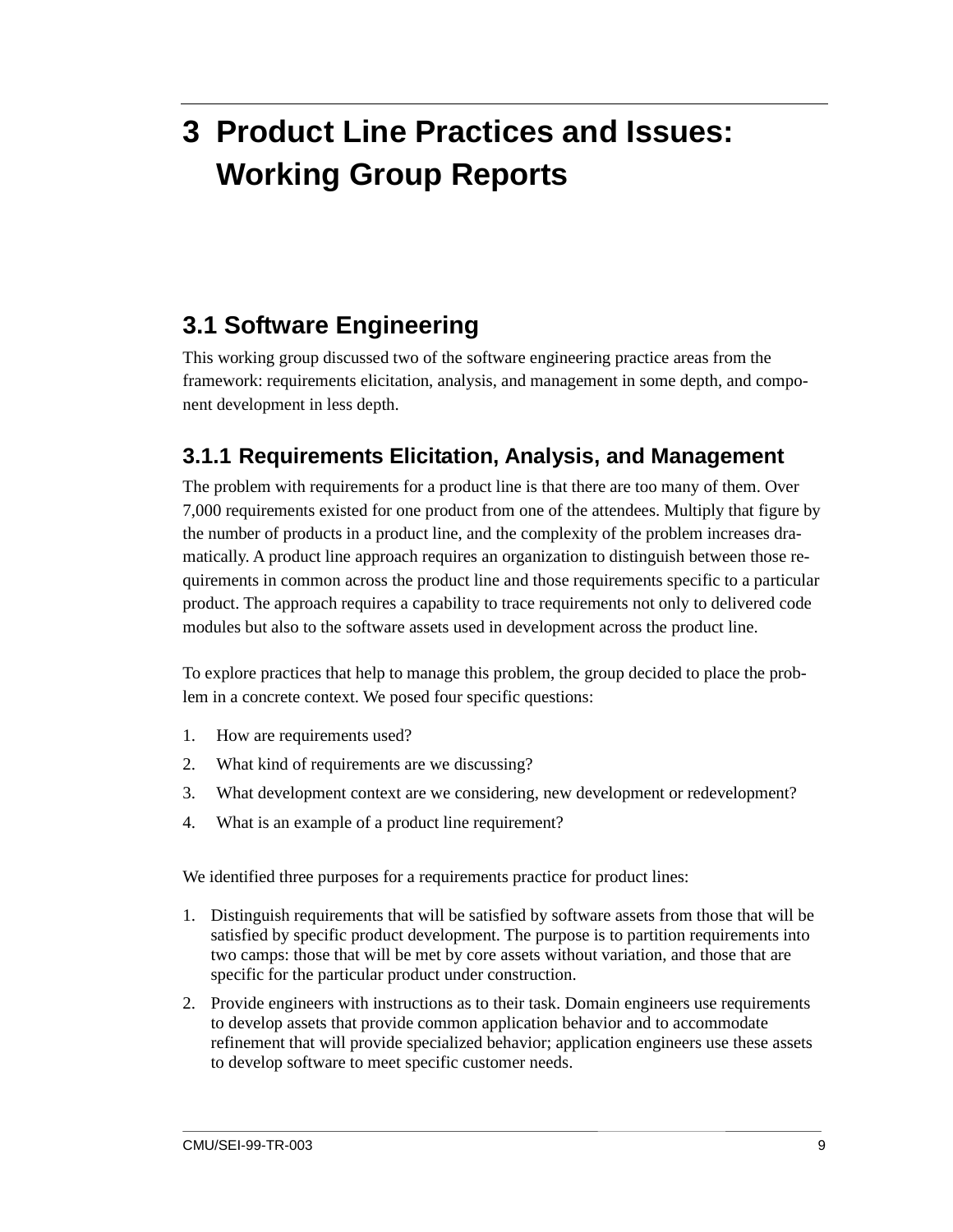3. Provide product customers with traceability so that they can verify that their requirements have been met. In product lines, there is a need to be able to trace product requirements back through either (or both) the core assets and any specific product assets.

We agreed that requirements include both behavioral and quality-related requirements, at both runtime and development time. Since the bulk of requirements (>90%) are behavioral (excluding performance, modifiability, and other qualities), we decided to focus on behavioral requirements.

We discussed two development contexts: green-field and plowed-field. A "green-field" product line development (from scratch) will need a different process for requirements than a "plowed-field" product line development (based on legacy systems). In a plowed-field context, systems exist that encompass the (initial) scope of the product line, and these systems become the original repository of requirements. The requirements process for a green-field development is inherently top down. That is, the requirements are derived through reasoning about the usage of the system and not from the results of any previous elicitation. The requirements process for a plowed-field development can be either top down (in which case, they must be verified against the requirements for the existing systems) or bottom up. That is, the requirements for the product line are a (long) list, and this list is generated by taking the union of the requirements for all of the individual products and developing an abstraction that expresses specific behavior in terms of variation points

An example that we will use through this section is the requirement for the generation of noise. Flight simulators must generate noise to simulate engine noise. The generation of noise, then, is a common requirement. On the other hand, every type of aircraft (and hence every type of flight simulator) generates a different kind of noise. The noises are different in pitch, in intensity, and in duration. How, then, is it decided that the noise generation is a common requirement that should be implemented by a software asset? How does the application developer determine if the software asset supports the generation of the type of noise needed in a particular flight simulator? How does this application developer convince the customer that the noises being generated are being generated correctly?

All working group members agreed that some type of abstraction of the requirements was required to answer the above questions. An abstraction of the common requirements for the product line (such as the feature model generated by  $FODA<sup>3</sup>$ ) that accommodates later refinement can aid domain engineers in identifying and designing assets and aid application engineers in determining the suitability of an asset for a system. The application engineer can customize based upon variation points and point to the variation of the asset to demonstrate traceability of customer requirements to code modules.

<sup>&</sup>lt;sup>2</sup><br>3 <sup>3</sup> Feature-oriented domain analysis (FODA) is an early domain analysis approach developed at the SEI [Kang 90].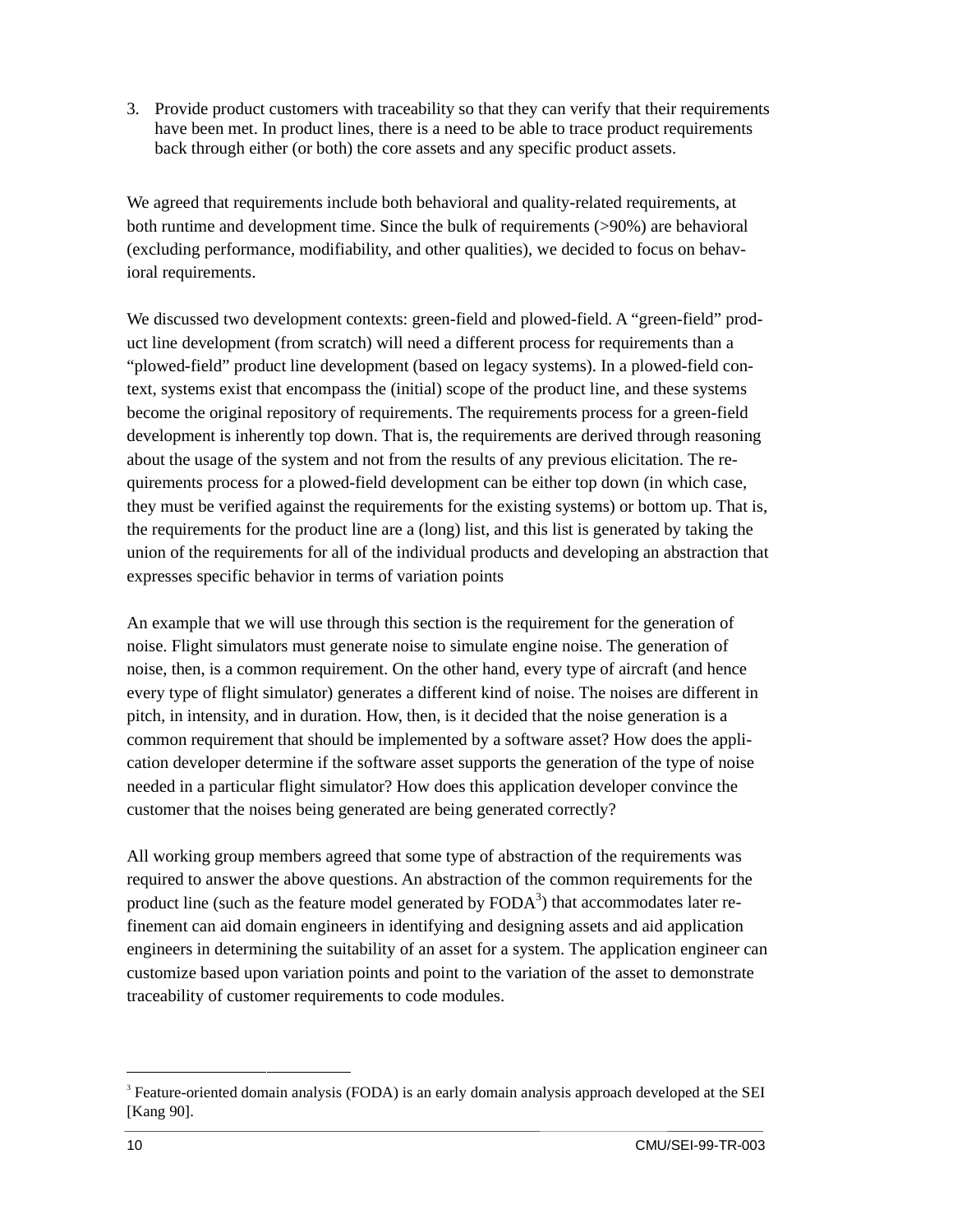In practice, abstracting common requirements entails generalizing requirements that are common to all systems and describing how the particulars of each general requirement can vary. Our discussion about noise generation is an example of a generalized requirement. The abstraction may contain generalized requirements that are specific to particular systems and does not necessarily contain concrete details about requirements that vary from system to system. Using the noise example, the abstraction might say that the generation of noise is a requirement for all systems; the generation of noise is related to engine conditions, atmospheric conditions, and the body type; and it might even say that the specific noises generated vary by pitch, intensity, and duration. The abstraction initially, at least, does not have to say which values of pitch, intensity, or duration are required for a particular system. These are variation points that are elaborated during product development.

We discussed whether the abstraction would include an enumeration of particular solutions as well as detailed variations in requirements. Using the noise example, this would entail describing the functions (and associated software assets) used to specify the noise for various conditions. Such enumerations are useful but are also expensive to develop. One strategy for evolving the abstraction is not to include the enumerations initially but to add them as application systems are developed. So the variation point would be there, but the exact variations would be evolved.

The problem with developing such an abstraction is that it has a cost. In a green-field development, the requirements must be dealt with in an abstract fashion in any case, so that the cost is unavoidable. Developing abstractions and understanding the relationships among them is the heart of the analysis and design processes. Capturing this understanding in a model of the requirements is not a large additional task. Thus, for doing a green-field development of a product line, an abstract representation of the requirements and their relationships is both useful and not terribly costly.<sup>4</sup> The situation is less clear for plowed-field development. In this case, the development of an abstract representation of the requirements is an additional task that incurs cost. Whether to develop an abstract representation of the requirements that accommodates variations then becomes a business decision where the cost of such an abstract representation must be weighed against the benefits of having one (or more likely, the cost of not having one). This decision will depend on a variety of local factors.

Once an abstract representation of the requirements is available, then the three purposes of requirements practices can be revisited in terms of this representation. Figure 1 illustrates.

 $4 \text{ A}$  more complete approach compliant with the feature model of FODA associates abstractions with specific refinements. This approach ensures more reuse opportunities of assets by capturing every feature in the product line. The experience of one of the participants revealed that the costs of this more complete approach are not dramatic and the benefits are dramatic. However, others have found the cost of this kind of complete elaboration prohibitive, and not feasible due to lack of upfront information about the potential variations.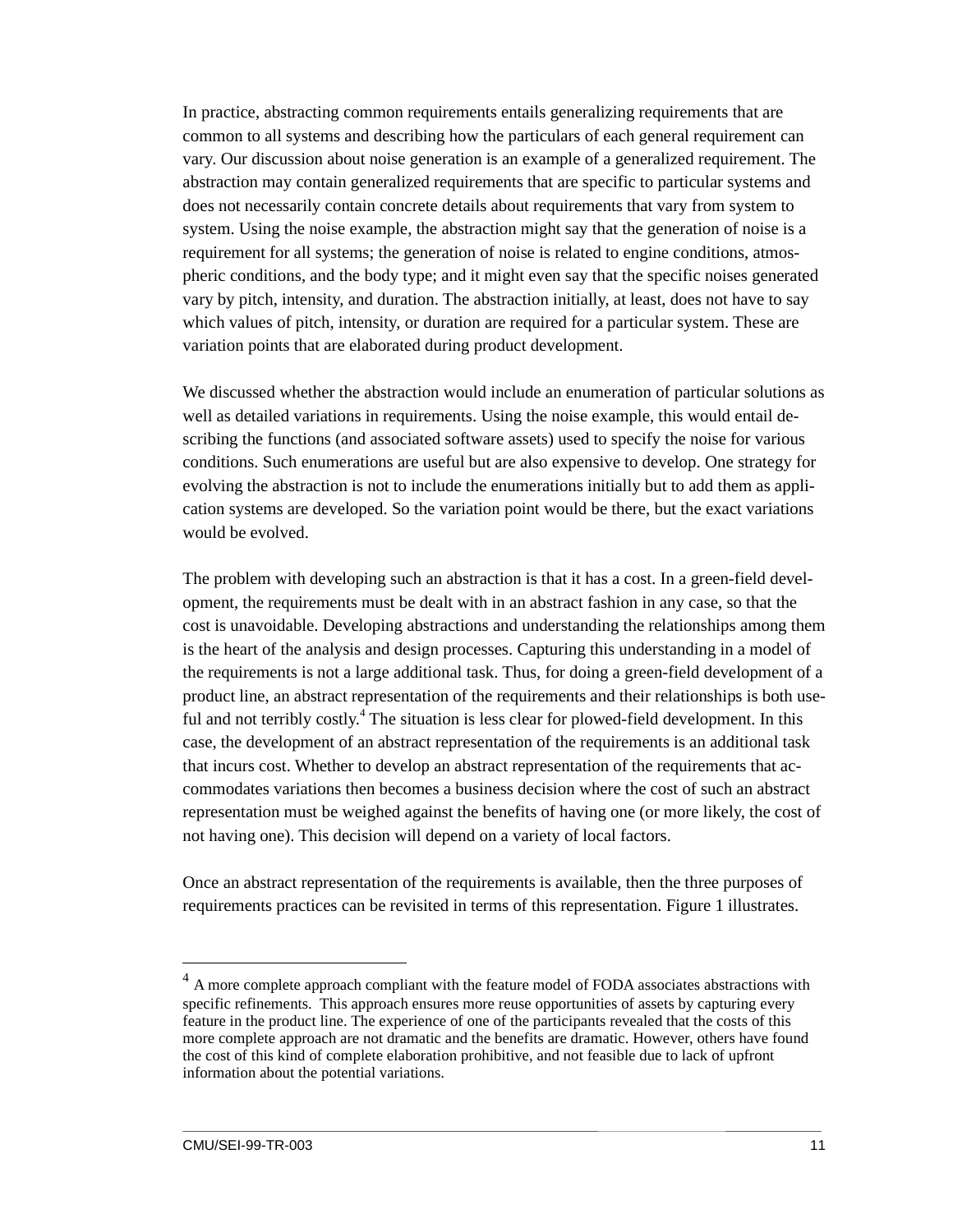

Figure 1: Role of Requirements Abstractions in Product Line Development

First, domain engineers would review the generalized requirements to select the common assets that should be developed. They would consider the ubiquity and complexity of the functions, the variation parameters that must be accommodated, and the skill required in asset customization. For each asset that is developed, the abstract and detailed requirements that are satisfied by the asset are allocated to that asset. Reviewing customer requirements, an application engineer would then be able to decide whether to use the asset, would know how to customize it, and would be able to trace final code to customer requirements. Using our noise example, again, there would be common components that had knowledge of the noise abstraction. These components might invoke other components that were written for a particular system and that added specificity to the noise requirements. To locate an asset, the application engineer would find the abstraction(s) that captures the specific noise requirement and select the components that were involved in satisfying the abstract requirement. Comparing specific product requirements to the components, the engineer could determine how to extend these components to satisfy the specific requirements. Asset extensions and other product requirements that are not satisfied by assets become instructions for product variations. If extensions to these components have been previously developed and are also catalogued somewhere (external to the abstract requirements, most likely), then the developer could examine this catalog and determine whether components existed that satisfied the current requirements.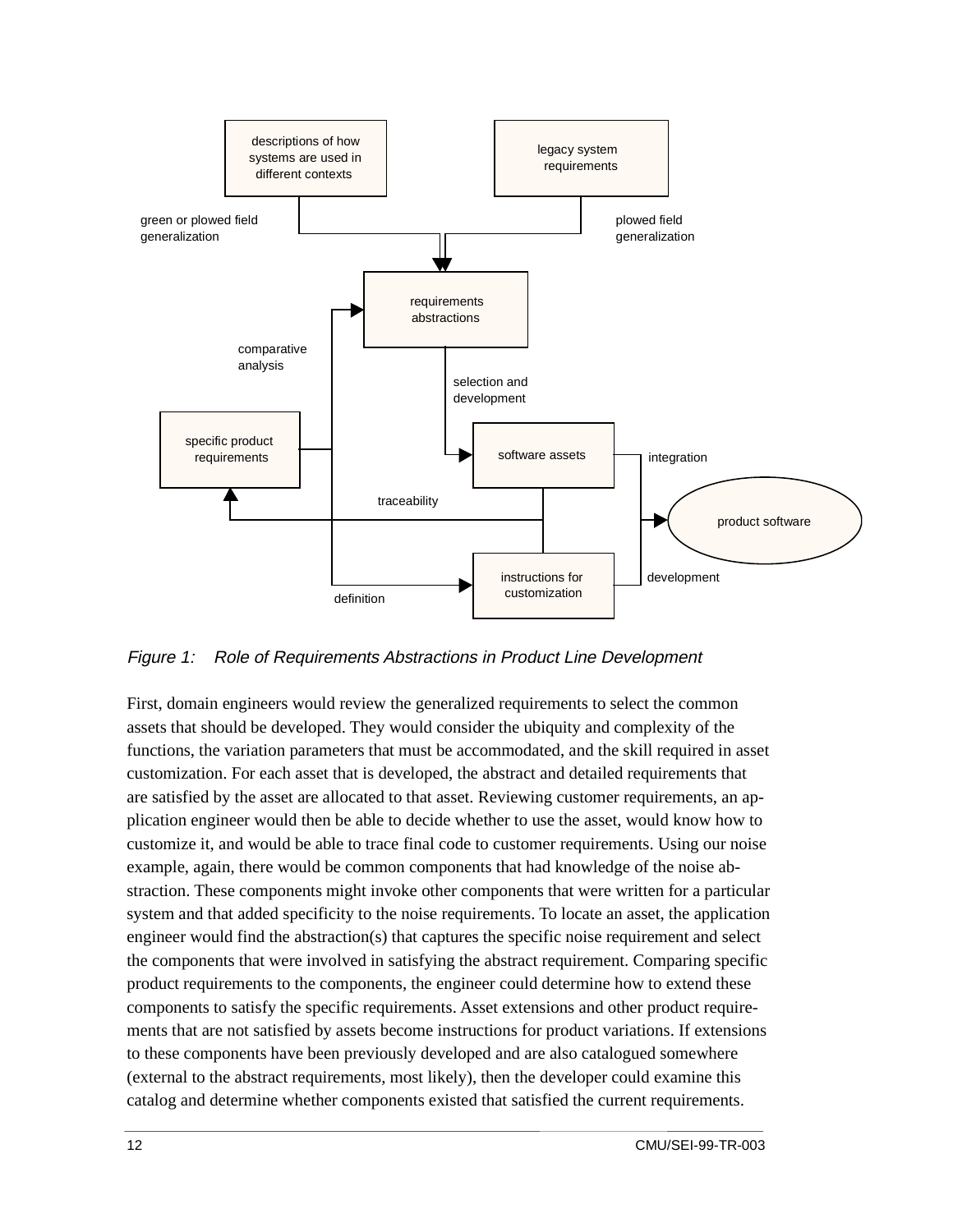Finally, to trace customer requirements, the application engineers would look at these components in a particular product and describe (at least at the component level) how a requirement is being met.

In summary, the complexity of product line requirements are managed by the development of an abstract representation. However, the development of the abstract representation has a cost that is best managed in a green-field development. The abstract representation can be used both for development specification and for traceability.

### **3.1.2 Component Development**

The group discussed two aspects of the component development problem: (1) what is the process for developing components, and (2) what techniques are used to manage variation. We first discussed the process, and then we discussed the types of techniques used to manage variation.

The process discussion assumed green-field development of product lines but familiarity with existing systems in the domain. The first step in the process is to produce a proof of concept that important functions in the product line can be handled by common routines. This involves building components without concern as to their context. These components are viewed as prototypes and are intended to be thrown away, but these are still components that are being developed. The proof of concept fulfills two roles: it demonstrates feasibility, and it gives the developers some understanding of the architectural problems with which they must deal. Once some elements of the architecture are understood, then components that will live within that architecture can be developed.

Insofar as possible, components should be developed to be intelligent about their environment. That is, they should, either during initialization or as a portion of the build process, have the flexibility to adapt to different environmental conditions such as using different network protocols or different methods for being invoked or gaining input data.

Once the rules for writing components have been regularized, a guide describing the rules and the process for developing components should be written. This process guide is specific to the particular product line and includes knowledge of the architectural style.

The other topic briefly discussed was the technique used for managing variation or tailoring a core component for use in a particular product. One technique definitely not advised is to modify the components checked out from the core asset library. These components should be used "as is" without modification. If they must be modified, it suggests they were not written correctly. The reason is that any modification must be repeated every time a new release of the particular core asset component is incorporated into the product being developed. This results in additional work for every release of every modified component. If no modifications are allowed, then what techniques should be used? The group identified the following three techniques: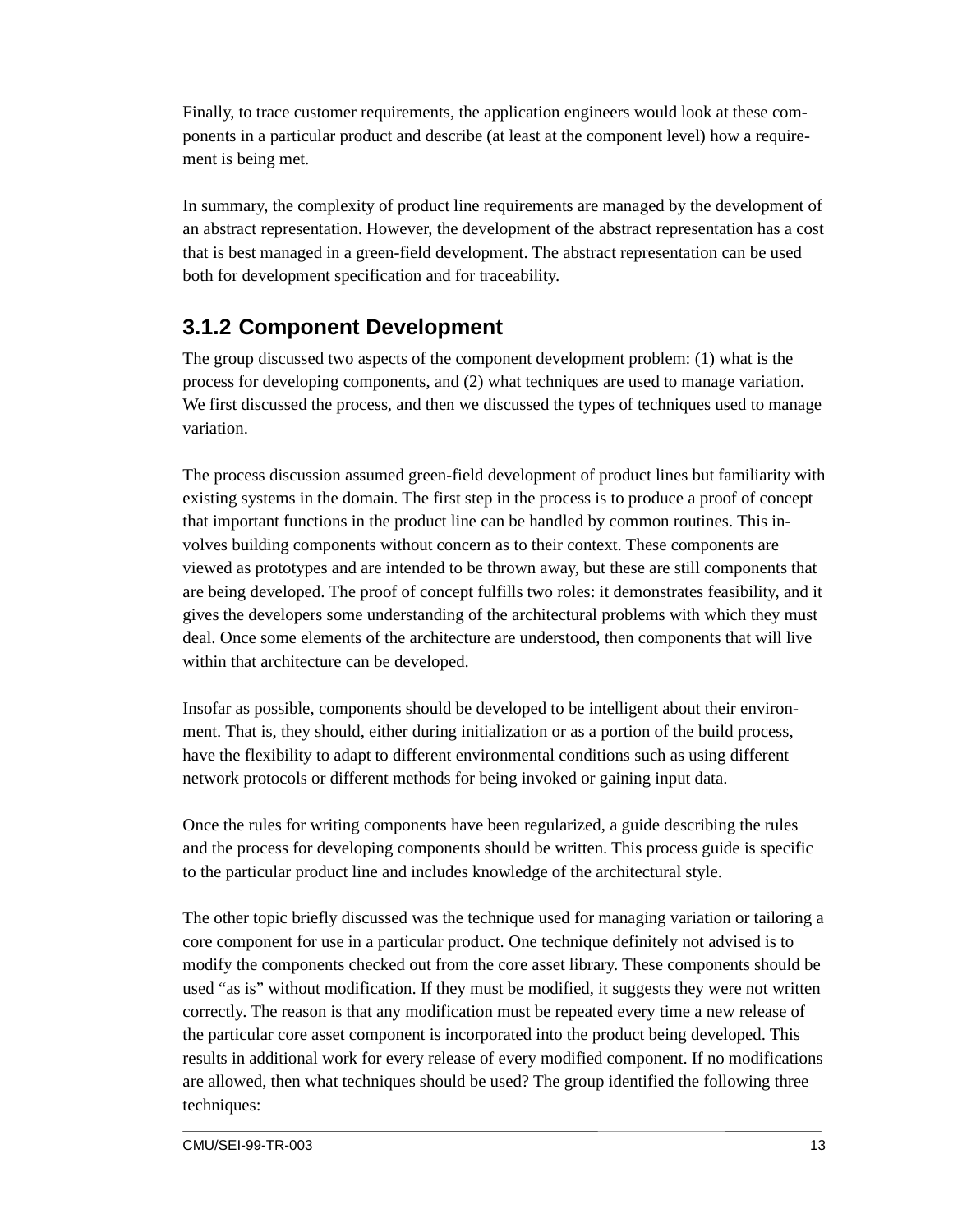- 1. parameterization. The components have built into them knowledge of the variations possible and provide a parameter that controls use of these variations. This option assumes that the variability has been enumerated and, as noted in the section on requirements management, enumeration may be expensive and not possible.
- 2. inheritance and delegation. Object-oriented languages provide facilities for overriding default behaviors. The core asset component would implement a neutral behavior that then gets overridden for particular products. The group discussed, at length, the distinction between inheritance and delegation, and a strong opinion was expressed that delegation is much preferable to the use of inheritance. In any case, use of these features is a method for tailoring a core component to a particular product.
- 3. call backs. The core asset takes as a parameter the name of a function that should be called in certain circumstances. The function then gets written for each variation that is implemented. This is the technique used in many user interface toolkits. Call backs are actually an example of delegation, in this case "function delegation."

### **3.2 Technical Management**

This working group focused on two of the technical management practice areas in the framework: process modeling and implementation, and risk management. The group discussed issues that are salient for the future definition of these practice areas. The results of these discussions are summarized in separate subsections below. In addition, the group provided overall comments on the other technical management practice areas, which are summarized in Section 3.2.3.

### **3.2.1 Process Modeling and Implementation**

Because product lines represent a new way of doing business, those involved in developing or acquiring them require process guidance in the form of templates and examples. There is a need to define the following:

- the main practices and activities of product line development
- the flow among these practices and activities
- descriptions of how activities actually transform inputs into specific deliverables and products.

Figures 2.3 and 2.4 of the framework [Clements 98] (inserted here as Figures 2 and 3 below) illustrate, at a very high level, the processes for developing core assets and products, respectively. A process model is needed to provide the necessary detail to actually perform a set of tasks that constitute those high-level processes.

This process model should be created by process experts within the organization, rather than by experts in systems development. It is important to note that while guidance is needed to provide concreteness to an otherwise abstract set of tasks, this guidance must leave substantial freedom for implementation. For example, the process description should not prescribe an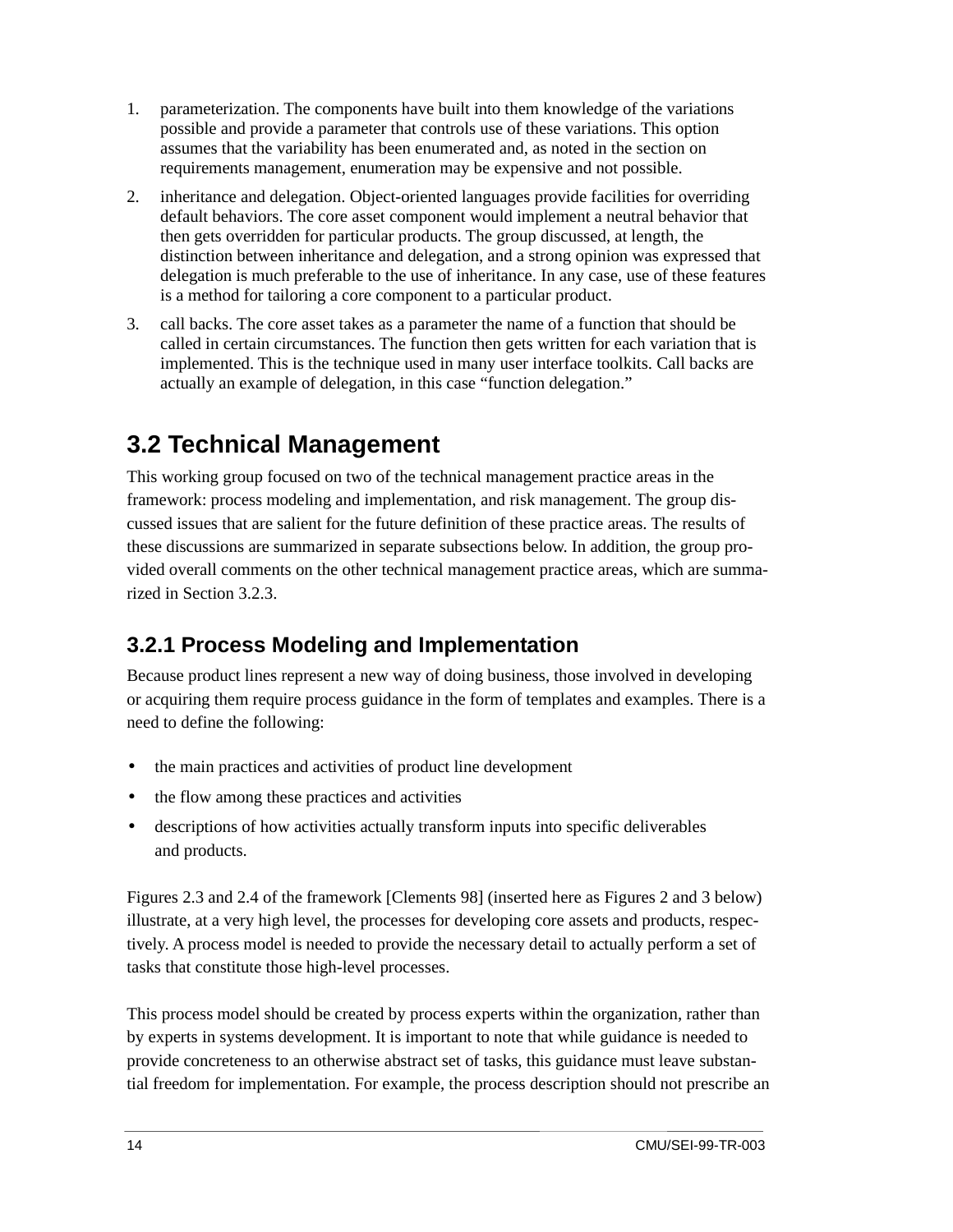organizational structure, since a specific structure may be inappropriate for an organization's culture.

The process description must be related to documents that describe how a product line is to be implemented in the organization, such as those outlining the product line's concept of operations. The concept of operations can be a vehicle to map the organizational structure to the process model.

#### **3.2.1.1 Aspects Peculiar to Product Lines**

Since the successful application of product lines is an emerging discipline, a number of issues related to effective process definition have yet to be resolved. Consequently, process modeling must be more flexible for a product line approach than for a single system product. When a process model is implemented, it should be done iteratively, and there must be checkpoints and a careful analysis of its effectiveness. Any generic product line process model will thus have significant variations between different organizations, depending on the process culture and product line maturity of the organization. In addition there will be variations within units of a single organization.

Product line process modeling must be managed flexibly, cutting across organizational units. The process definition should initially be more lightweight and have greater degrees of freedom. As an organization is successful with a product line approach, the process model can become more formal.

#### **3.2.1.2 How Applied to Core Asset Development/Acquisition**

Processes for core asset development will describe in detail the activities illustrated in Figure 2 (Figure 2.3, "Core Asset Development/Acquisition" of the framework). These processes need to be clearly defined and well tested since core assets are leveraged across a large number of potential products.

Initially, a generic process model can be developed that could then be customized for assetbased development for different product lines. Although product line development represents a distinct break from development of single systems, there are important approaches from single project development activities that can be adapted to developing core assets. For example, the method of use case modeling has been successfully adapted for domain analysis, which is an important practice area in developing the product space of a product line.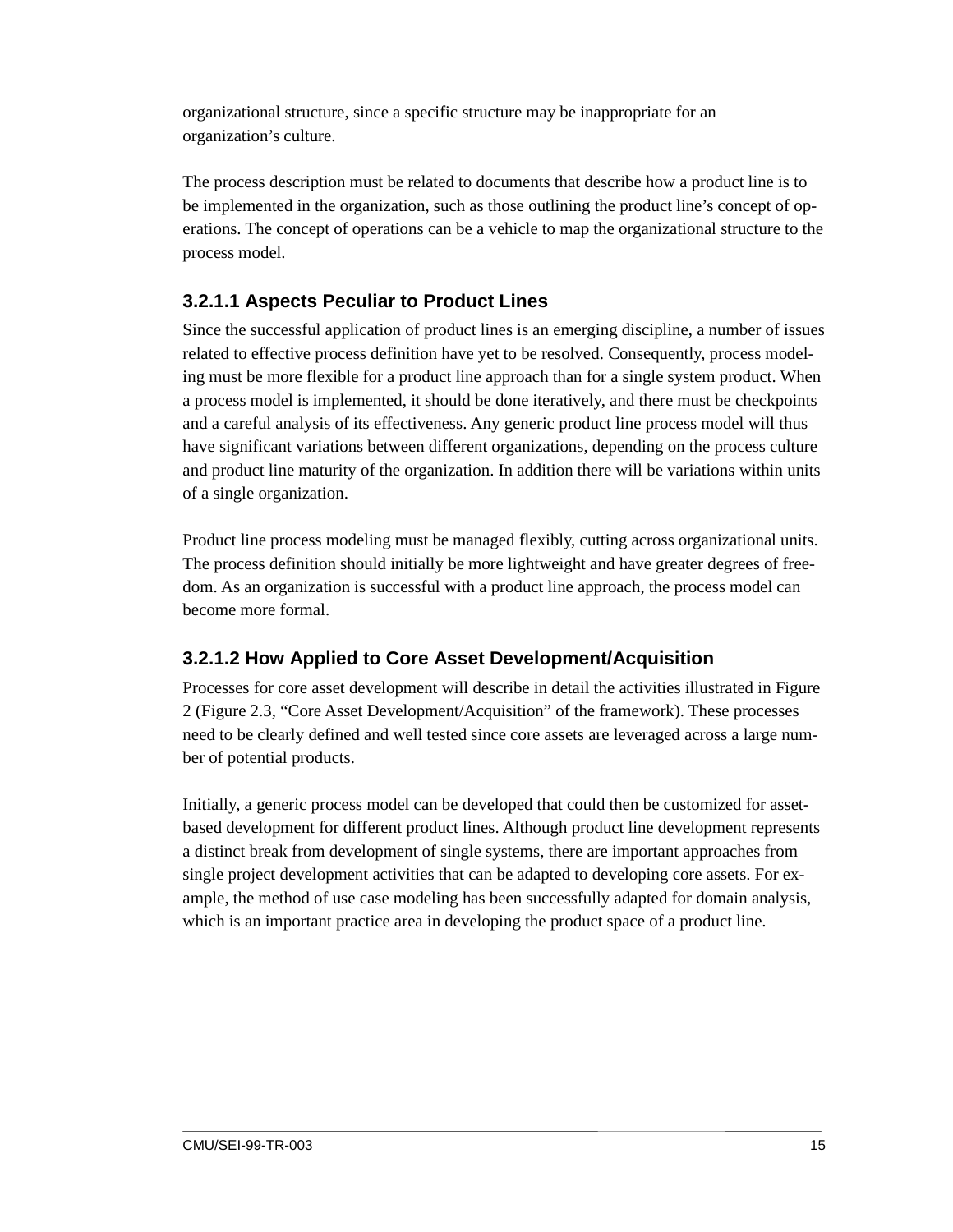

Figure 2: Core Asset Development/Acquisition

#### **3.2.1.3 How Applied to Product/Acquisition Development**

The process for product/acquisition development describes the activities of Figure 2.4, "Product Development/Acquisition" of the framework (Figure 3 of this report), and thus focuses on how to turn out a particular member of a product line from a set of core assets. The process needs to be more customizable than that of core asset development to accommodate variations both within components and between components. Variations will occur between different process models depending on the domain, the extent of core assets used for product development, the amount of automatic generation, or the amount of new code that is part of the product. Because this process involves specifying from a set of abstract requirements and assembling new products starting from a set of pre-existing core assets, a particular focus needs to be on multi-level testing and integration.

The process model for product development within a product line can be initially derived from a standard process model for single product development. It can be similar at a high level, with variations occurring at the detailed levels because of the use of existing assets.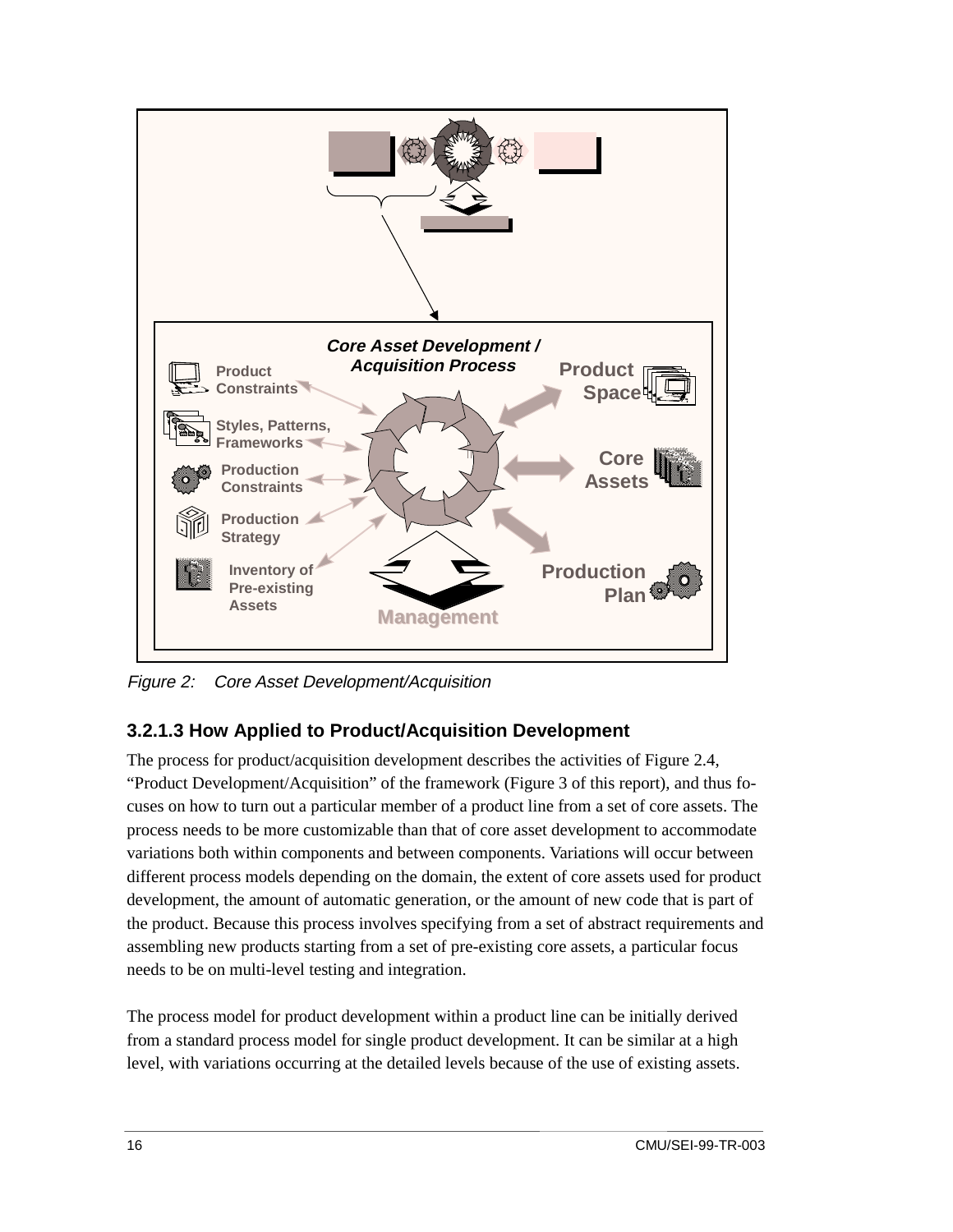

Figure 3: Product Development/Acquisition

#### **3.2.1.4 Suggested Practice Guidelines**

The working group suggested the following practice guidelines for developing a process model for product line development:

- 1. Define the "to-be" (desired) state of the process model. Determine the delta of changes needed to get from the "as-is" state to the desired state. An "as-is" baseline can be obtained by surveying current practices in the organization. Input for the "to-be" state can be obtained from examples of successful applications of product line practices outside the organization [Brownsword 96, Bass 97, Bergey 98, Bass 98b].
- 2. Develop an initial process definition and metrics to measure the effectiveness of the process. The process model should leverage standard case studies and handbooks [McFeeley 96, Willis 96]. If relevant, the process definition needs to conform with appropriate standards, such as the Capability Maturity Model (CMM®)<sup>5</sup> or the International Organization for Standardization (ISO). It also needs to be consistent with the process culture of the organization.

 <sup>5</sup> Capability Maturity Model and CMM are registered in the U.S. Patent and Trademark Office.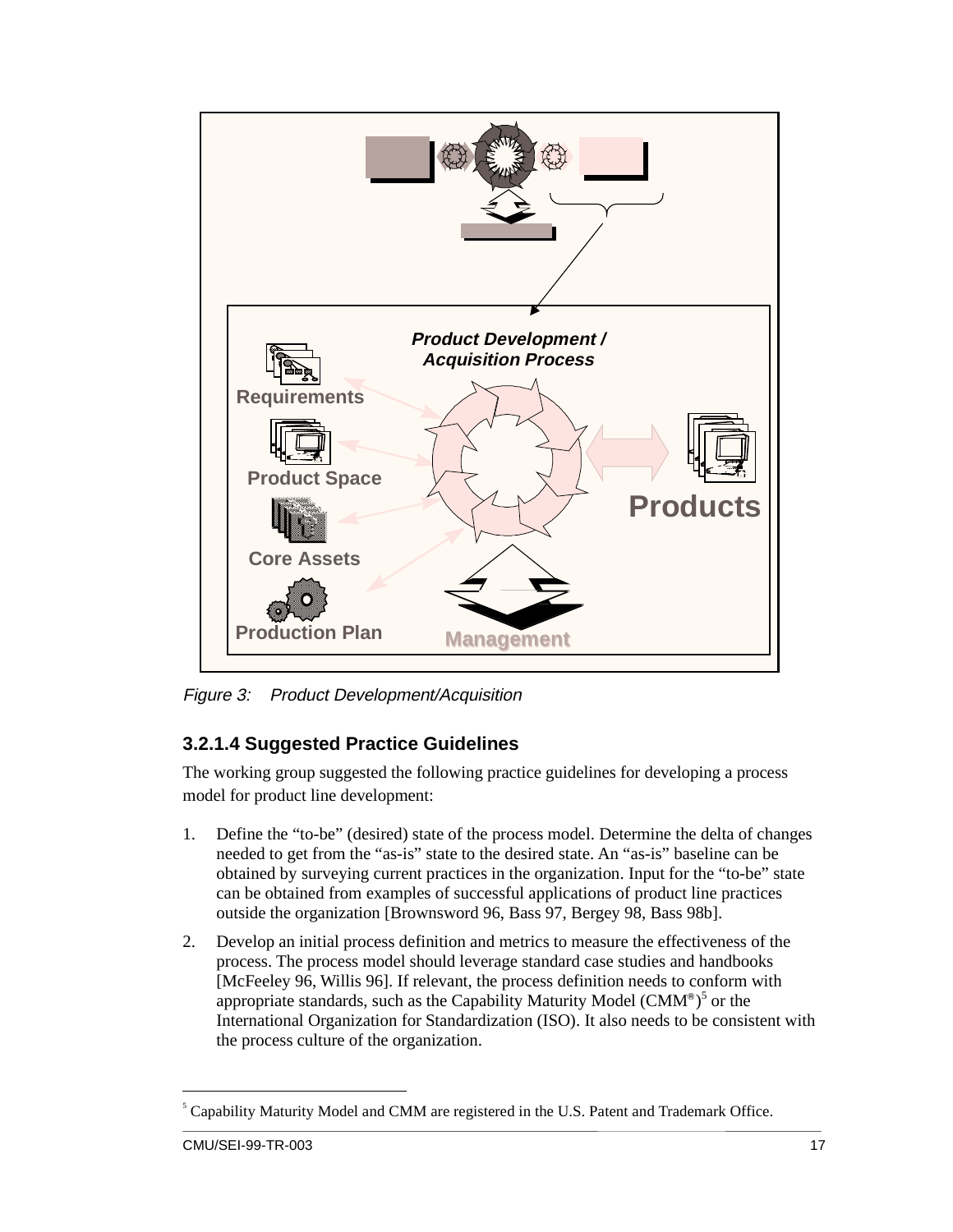- 3. Use a consistent and well-documented notation to define the process. The notation should have informal text to describe specific steps.
- 4. Determine a manageable pilot on a small scale that will yield measurable results in a short period of time.
- 5. Refine the pilot process based on results. Use standard approaches for the roll-out, such as insights derived from the IDEAL**SM** model [McFeeley 96]. 6 The roll-out and adoption represent major tasks that need to be planned for appropriately.
- 6. Roll-out the results on a wider scale.
- 7. Provide training on the process.

#### **3.2.1.5 Practice Risks**

Risks include the following:

- There is a possibility of a process mismatch among a number of factors, such as the organizational structure, organizational culture, the process model that is employed, employees' experience and expertise, and the market to which the process model is applicable. For example, the defined process may be too heavyweight for the organization, resulting in a detailed set of practices that are not followed. On the other hand, the process model may be too lightweight and thus too general and at too high a level to provide practical guidance.
- The process may not accommodate a bidirectional flow between core asset development and product development processes.
- Because of divergent goals, skills, and backgrounds, there may be uneven quality in the contributions of the core asset teams and the product development teams. This may also result in a lack of harmonization of the process models for the different teams.
- The organization may not buy into the process model, resulting in a failure to adopt it.

#### **3.2.2 Technical Risk Management**

As with any complex software development or acquisition activity, risk management is crucial for implementing a product line approach. There are well-established approaches and guidelines for performing risk management that should be used as a starting point [Carr 93, Charette 90, Sisti 94]. These approaches provide practices for risk identification, analysis, planning, tracking, and control. For risk management targeted to product lines, the general practices will be consistent with the standard approaches. However, specific practices will require more coordination because of the range of organizational groups that are involved in product line activities and the fact that product lines often represent a different way of doing business.

 <sup>6</sup>  $6$  IDEAL is a service mark of Carnegie Mellon University.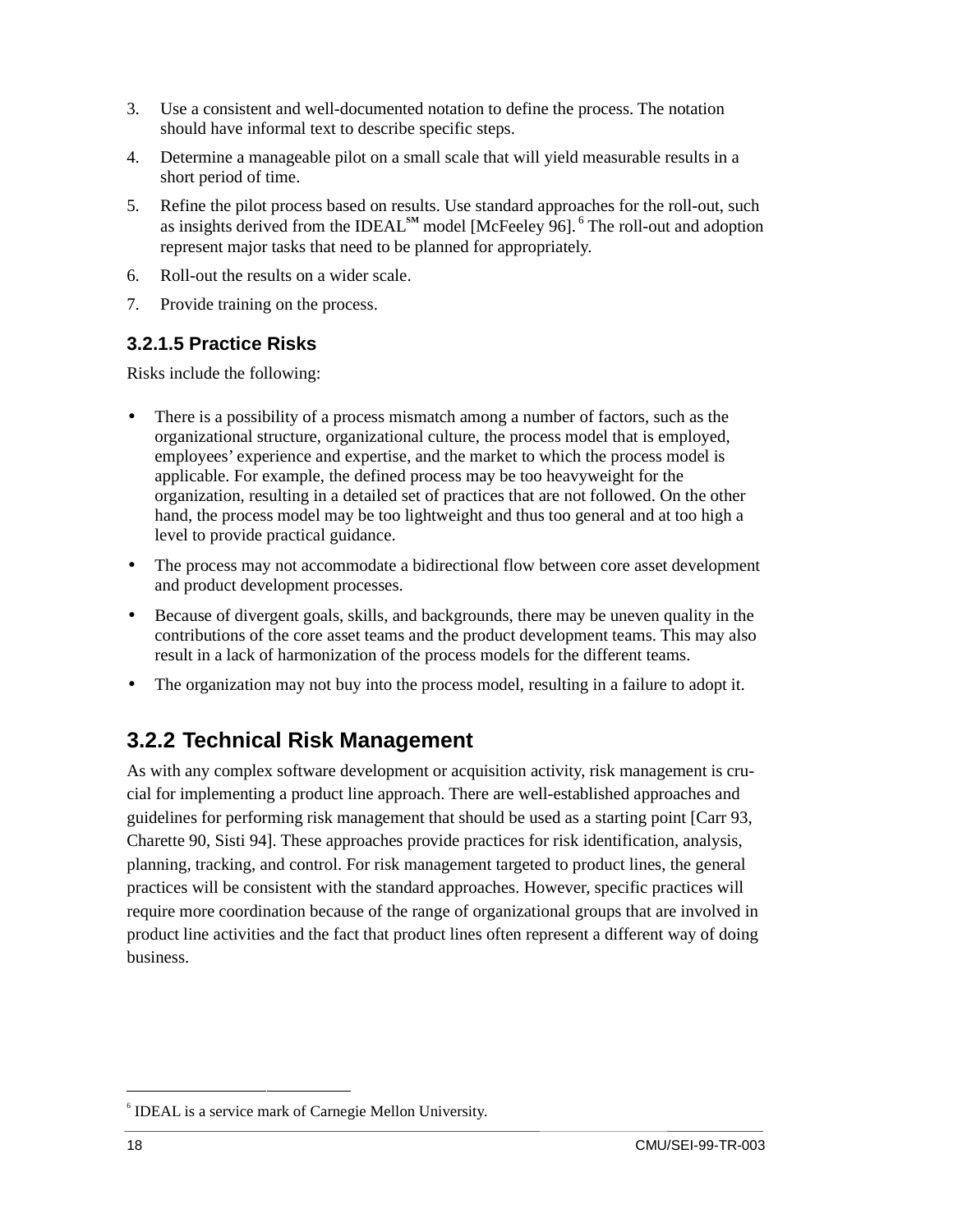#### **3.2.2.1 Aspects Peculiar to Product Lines**

The following aspects of risk management apply specifically to product lines:

- Product line risk management is complex because the risk mitigation plan will usually cross organizational boundaries and require buy-in and support from a number of diverse stakeholders.
- A product line approach can actually be viewed as a risk mitigator. The risks of low quality and poor integration between components are mitigated when new products are assembled around a proven set of core assets.
- Some types of risks will become more significant when a product line approach is used. For example, scoping represents a significant product line risk. If the scope is too large, the product line may become unmanageable. If the scope is too small, the leverage offered by a product line approach may not be obtained.
- In product line systems, there are inherent tradeoffs between generality as opposed to specificity. For example some core assets may be appropriate for a broad range of products, but the use of general core assets may hamper the satisfaction of specific product-level requirements in such areas as peformance and security.
- The risks identified by each product line practice area also need to be considered when performing a comprehensive risk assessment for the product line.

#### **3.2.2.2 How Applied to Core Asset Development/Acquisition**

The core assets have a ripple effect on each product in the product line. As a result, it is critical for core assets to have robust risk management to mitigate the risks of poor quality, schedule slippage, and defects that will have a cascading impact on specific products. In addition it is important that the core assets are scoped appropriately; the core assets should provide sufficient commonality to enable developing a product line, while permitting variation in product development.

#### **3.2.2.3 How Applied to Product/Acquisition Development**

Risk analysis and mitigation strategies performed by a product group must be communicated to the core assets group for an analysis of implications for core assets. In particular there is an inherent configuration management risk involving the relationship between core asset risks and product risks. Change requests reported at the core asset level require more analysis than change requests at the product level. However, there is a potential conflict between the time required for a full analysis at the core asset level and schedule needs at the product level. In addition, risk management for product analysis and acquisition must pay particular attention to real-time performance issues.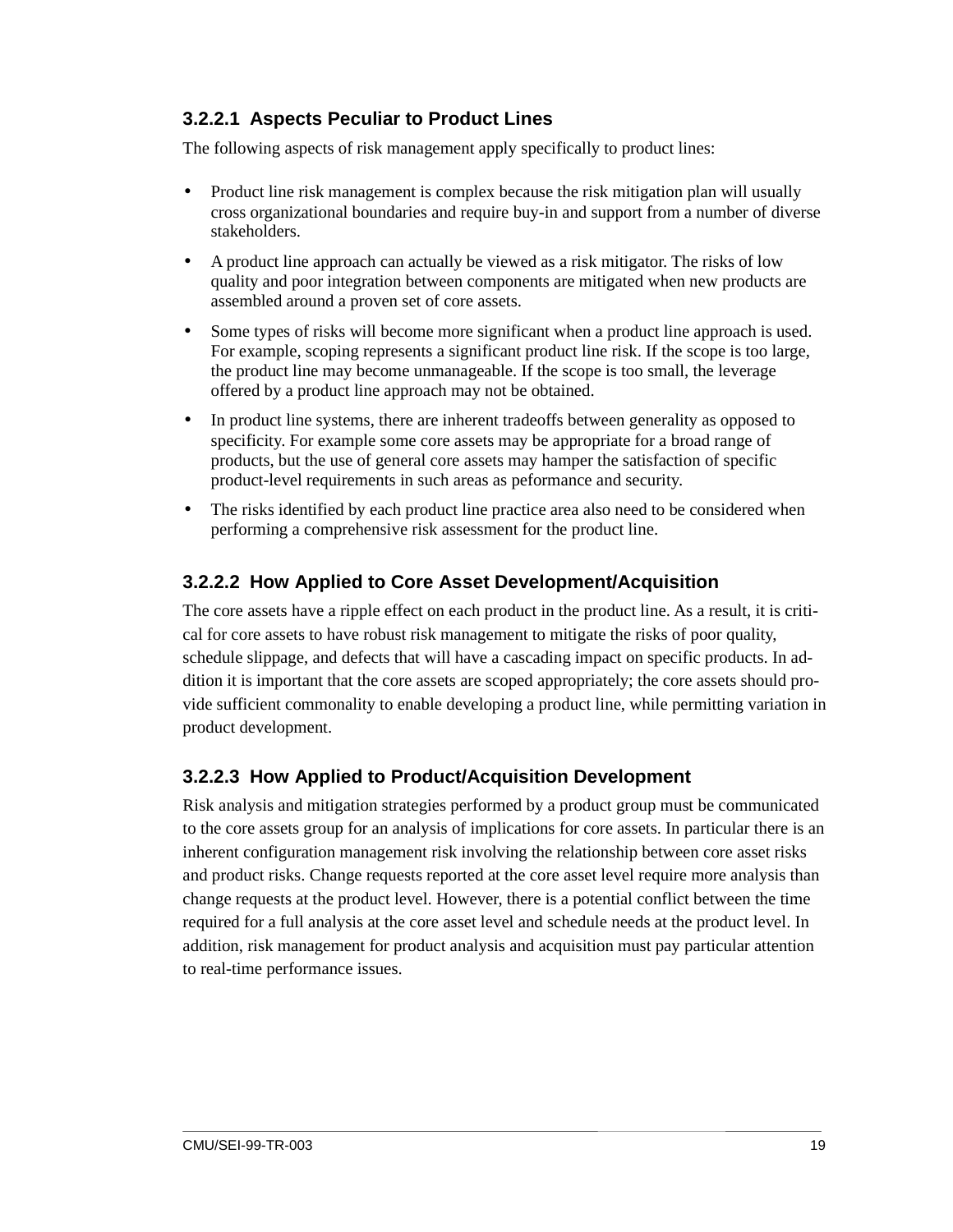#### **3.2.2.4 Description of Specific Practices that Apply to Practice Area**

Specific types of good practices can serve to mitigate risks to product lines. These practices include

- use of architecture evaluations to identify tradeoffs and potential vulnerabilities in the architecture
- evaluation of the process and practices for product line development or acquisition (These evaluations may include formal assessments, such as CMM assessments, or more informal evaluations of specific practices. )
- reviews and walkthroughs of phases of the development and acquisition process
- configuration management audits, such as exercises to rebuild a system from old artifacts
- aspect-oriented programming to address tradeoff and design violations

#### **3.2.2.5 Practice Risks**

Built-in mismatches exist between the core asset and product cycles. These cycles are driven by sometimes conflicting goals, resulting in different priorities and different tradeoffs for decision making.

#### **3.2.3 Discussion of Other Technical Management Practice Areas**

The working group concluded with a brief discussion of the other technical management practice areas summarized in the following bullets:

- configuration management. The role of configuration management in product lines cannot be overstated.
- planning. Because product lines cut across products, planning needs to span multiple products and, in many cases, multiple organizational units. As a result, planning is complex and can include a number of critical paths.
- data collection and metrics tracking. Collecting data and tracking metrics must tie the metrics to business objectives and have operational measures of success.
- make/buy/mine analysis. A make-or-buy analysis must be performed throughout the life cycles of the development of both core assets and components for specific products. This analysis must focus on whether to develop new assets, mine existing assets, purchase commercial-off-the-shelf (COTS) products, or outsource the development of new assets. Some recommendations and issues for making these decisions are listed below:
	- − If the required competency is strategic to the organization's business or mission, create the assets in house.
	- − If the required competency is generic across an industry, purchase it.
	- − The make/buy decision is strongly influenced by whether a development organization exists or whether the product line is essentially acquired from outside sources.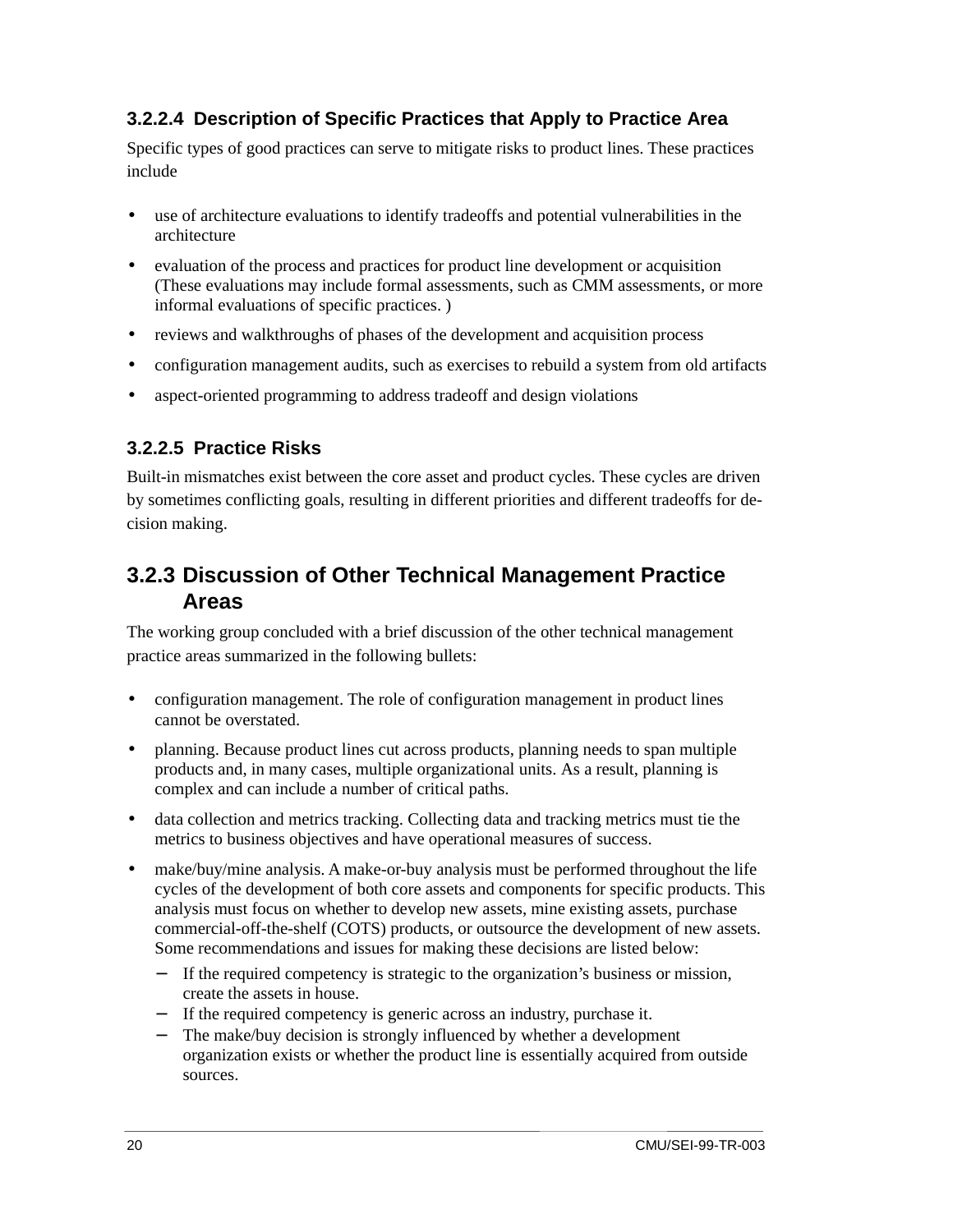- − If the development of the asset is outsourced, the issues of ownership and data rights must be addressed before finalizing the contract. At least two alternative providers ought to be available.
- A business case needs to be analyzed at the component level.
- The make/buy decision must be closely integrated with overall risk management and cost planning.
- program acquisition and management. The practice of program acquisition and management fits more appropriately as an organizational management practice area, rather than as a technical management practice area.

### **3.3 Organizational Management**

The organizational management category of the framework encompasses product line practices that concern the adoption and institution of a product line approach by an organization as well as the overall operation of that approach. This working group attempted to clarify the nature of organizational management and the composition of its product line practice areas. Based on this discussion, the group decided to discuss three particular organizational management practice areas to a first level of detail for better understanding and any relevant insights: launching a product line, infrastructure planning, and proactive management. The group also discussed the form and content for describing risks in a practice area definition.

#### **3.3.1 Context**

The group felt a need to characterize the timelines that organizations follow in instituting a product line approach. The discussion focused on identifying the primary milestones of such a timeline.

#### **3.3.1.1 Timelines for Product Line Institutionalization**

There are two organizational management timelines to consider:

- 1. the *enterprise* timeline that charts how an organization institutes a product line approach
- 2. the *product line* timeline that charts how a business unit adopts a product line approach for a particular product line business

A timeline phase ends with a decision to initiate the next phase, to reinitiate the phase with different assumptions, or to terminate the associated effort.

An enterprise timeline has three phases:

- 1. evaluation
- 2. piloting
- 3. institutionalization

*Evaluation* involves an organization-level analysis of opportunities for a product line approach and a determination of the benefits and risks relative to current practices. *Piloting* se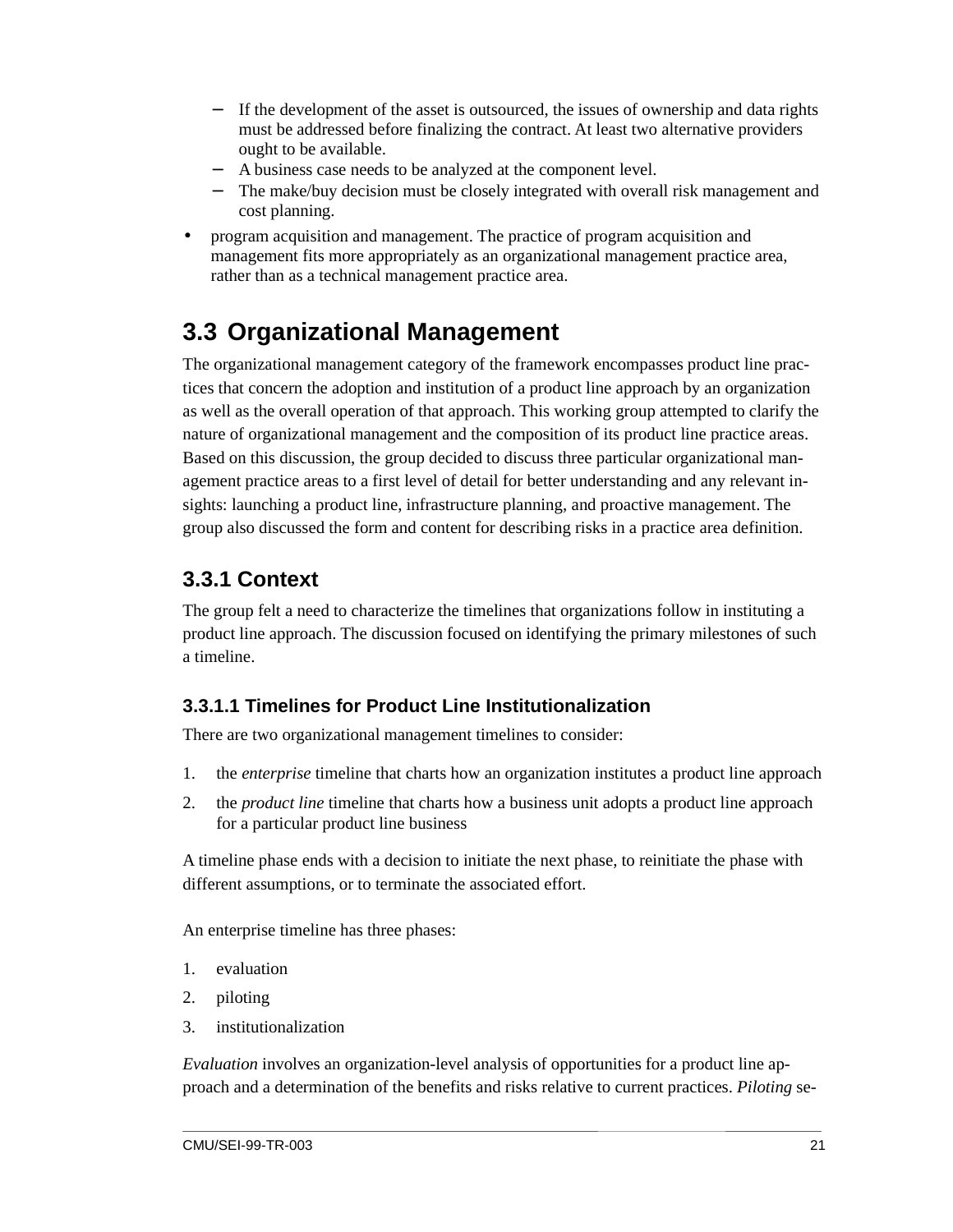lects business units for early use and refinement of the organization's approach. *Institutionalization* establishes standards, training, and infrastructure capabilities for a standardized product line approach, including appropriate tailoring options.

A product line timeline has four phases:

- 1. assessment
- 2. launch
- 3. baselining
- 4. evolution

*Assessment* involves analyzing the viability and goals of a product line approach for a specific business unit scope based on assessments of market opportunities and technical capabilities. *Launch* attempts to develop business unit expertise in the product line approach and to create a preliminary product line strategy and capability to test the perceived viability and goals. A product line strategy, documented in a product line concept of operations, establishes an operational context consisting of product scoping, process model, business model, organizational structure, and environment. A product line capability consists of domain engineering resources and assets and a supported application engineering capability. *Baselining* involves creating a comprehensive product line strategy and supporting capability appropriate to the business unit's goals. *Evolution* entails making revisions to the baselined product line capability as business unit needs change over time.

A particular benefit of distinguishing these two timelines is the separation of the decision concerning an organization's approach to product lines from the decision concerning the approach's applicability to any particular business unit focus.

#### **3.3.1.2 Nature of Organizational Management Practice Areas**

The practice areas in the organizational management category should help an organization address

- the business (products and customers, now and in the future)
- the approach (product line practices that will benefit the business and how to transition to them)
- managing the approach (the management practices needed to ensure the success of product line efforts)

The business is adequately addressed by the folllowing current practice areas:

- **Market Analysis**
- Technology Forecasting
- Building and Communicating a Business Case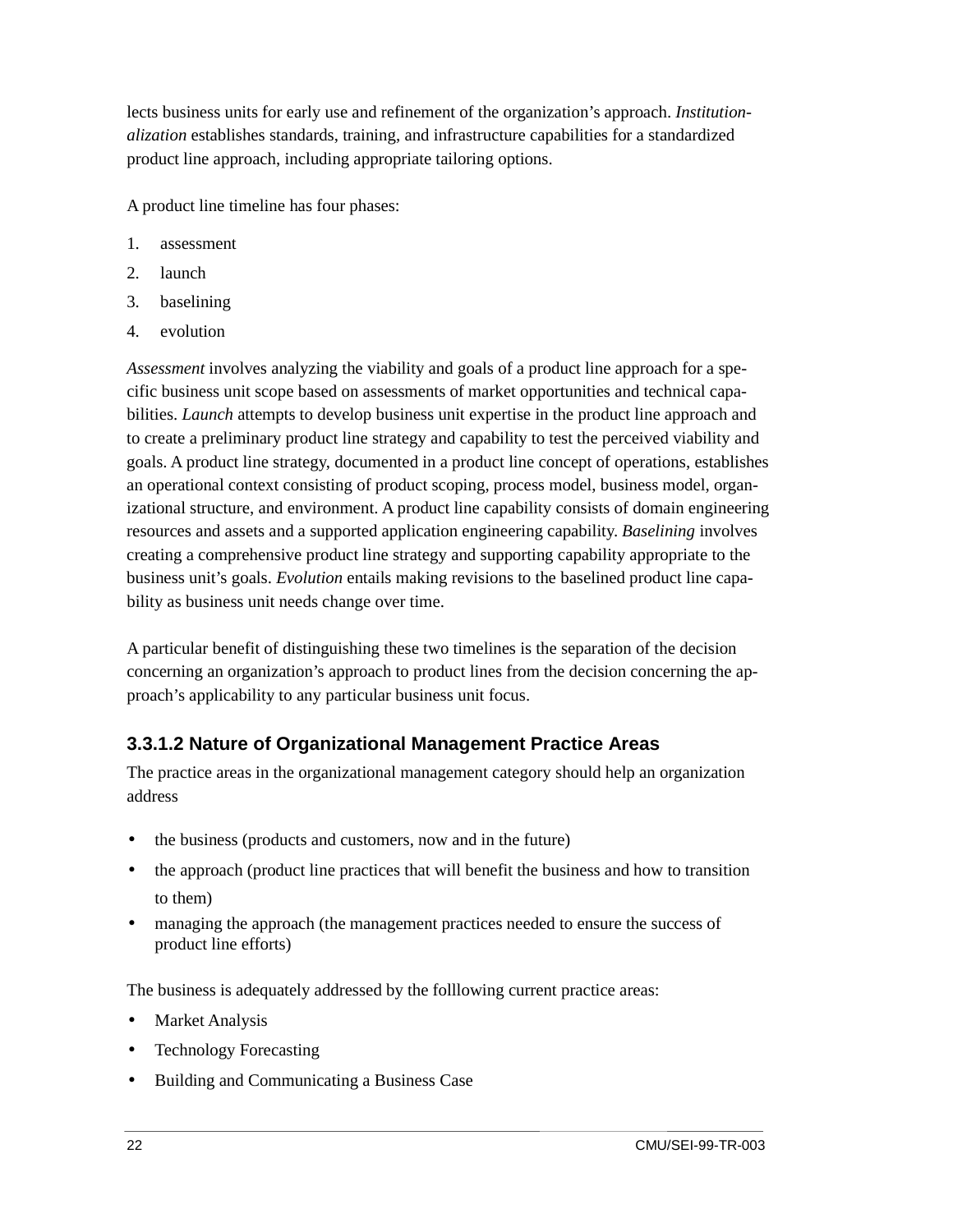The approach is currently addressed by the following practice areas:

- Achieving the Right Organizational Structure
- Operations
- Developing and Implementing an Acquisition Strategy
- Customer and Supplier Interface Management

The group felt that three other practice areas relative to the approach should be considered:

- Process Planning
- Infrastructure Planning
- Launching a Product Line

Managing the approach is currently addressed by the following practice areas:

- Funding
- Risk Management
- Proactive Management
- **Training**

The group identified two other potential practice areas relative to managing the approach:

- Process Improvement
- Quality Management

The above discussion helped the working group establish a structure and clearer motivation for the organizational management practice areas and a basis for proposing new practice areas in this category.

### **3.3.2 Launching a Product Line**

This practice area characterizes practices relevant to initiating a product line approach in a targeted business area. The group discussed concerns that need to be addressed when launching a product line and characterized each concern from the perspective of a single product line effort and from the perspective of the broader business enterprise of multiple product lines. The latter perspective has a motivation to standardize and improve how concerns are addressed for consistency and best practice across all the enterprise's product line efforts. Nine such relevant concerns are presented in Table 1.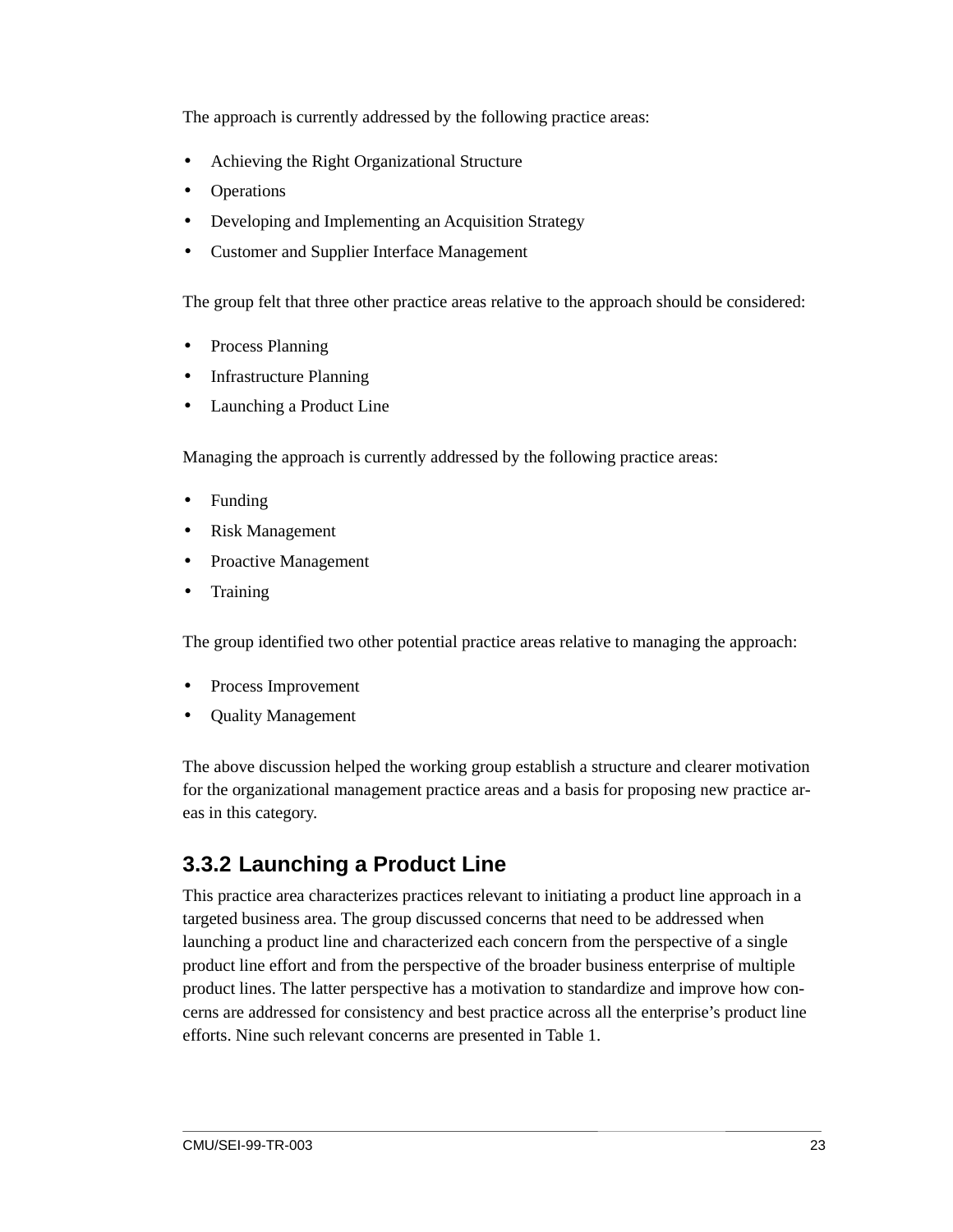| Concern                                   | <b>Product Line View</b>                    | <b>Enterprise View</b>                                          |  |  |
|-------------------------------------------|---------------------------------------------|-----------------------------------------------------------------|--|--|
| Training                                  | Owning assets and process                   | Appropriate standardization<br>and preparing new champi-<br>ons |  |  |
| Metrics and rewards                       | Exceeding business objec-<br>tives          | Rewarding beneficial prod-<br>uct line efforts                  |  |  |
| Resource competition                      | <b>Customer</b> tradeoffs                   | Business case comparisons                                       |  |  |
| Organization champion                     | Getting resources and sup-<br>port          | Identifying candidates                                          |  |  |
| Process improvement                       | Refinement of process and<br>best practices | Standardization                                                 |  |  |
| Releases and upgrades                     | Stability and resources                     | Manageability of core capa-<br>bilities evolution               |  |  |
| Adoption planning                         | Supplying examples and les-<br>sons learned | Establishing expectations<br>and asset sharing                  |  |  |
| Roles, responsibilities, and<br>practices | Identifying appropriate peo-<br>ple         | Standardizing job descrip-<br>tions across efforts              |  |  |
| Funding                                   | Obtaining funding                           | Establishing a business<br>model and allocating funding         |  |  |

#### Table 1: Concerns When Launching a Product Line

The group also discussed the following six techniques for limiting risks associated with launching a product line:

- 1. Limit scope (by focusing on a subset of work products).
- 2. Constrain tailoring.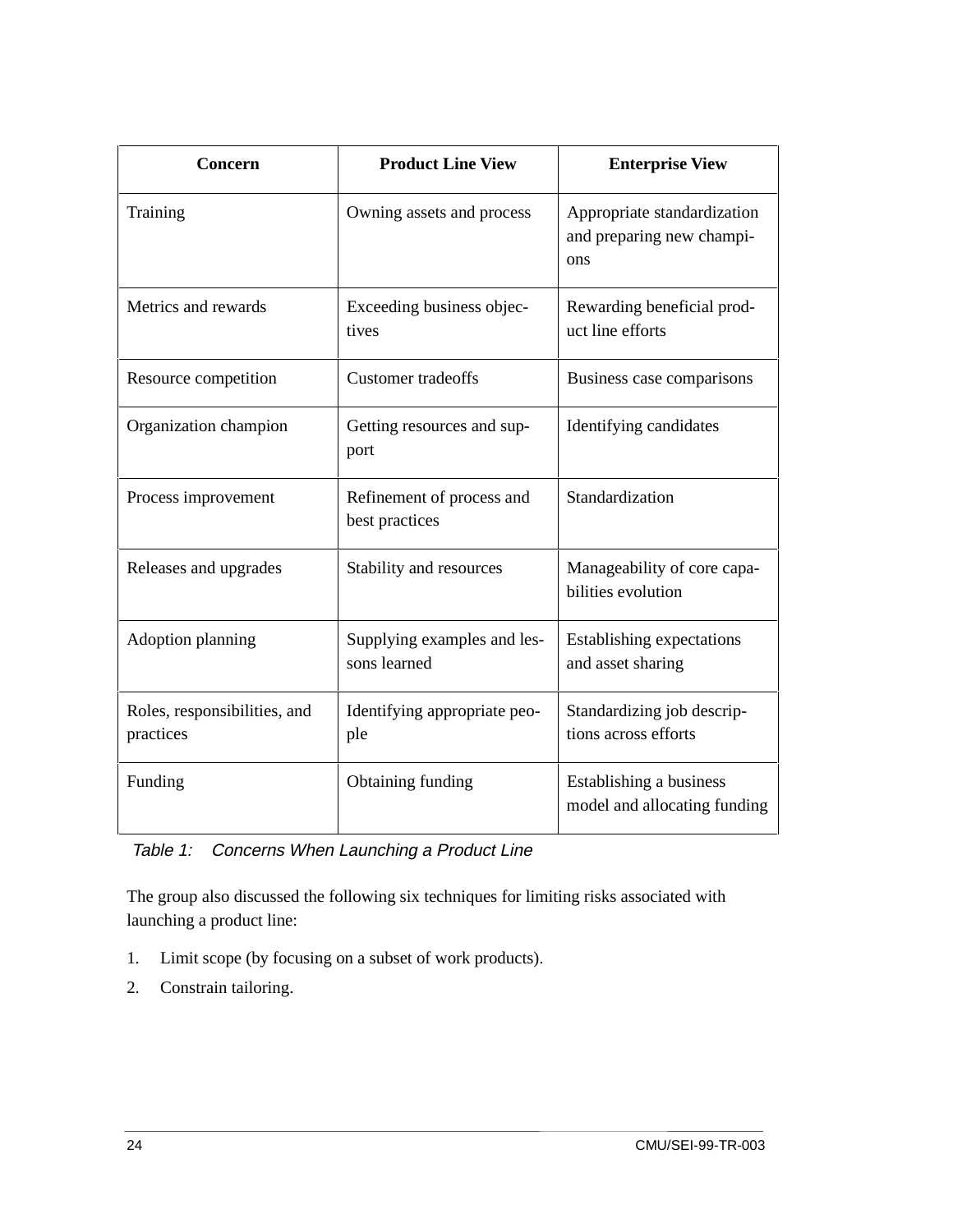- 3. Use metrics to evaluate the product line approach.
	- a. asset utilization (as-is versus tailored)
	- b. time to market
	- c. quality (defects found, root cause, and location that indicates whether the problem is isolated or requires a fix to the process)
- 4. Coordinate management activities.
- 5. Align the culture and the organizational structure.
- 6. Focus effort on areas of early benefit and high-risk architectural elements.

#### **3.3.3 Infrastructure Planning**

The purpose of infrastructure planning is to determine what facilities are needed to support the product line approach and to plan their acquisition or development. The group identified the following seven concerns within the scope of this practice area:

- 1. information technology
- 2. legal support
- 3. library
- 4. connectivity
- 5. what to make available (including the capability needed to support the concept of operations)
- 6. tools
- 7. product definition support (including core asset releases)

#### **3.3.4 Proactive Management**

The purpose of the proactive management practice area is to specify the management activities needed for successful initiation of an effective product line approach. The group concluded that this practice area should have four goals:

- 1. Communicate product line strategy and vision.
	- a. Communicate benefits.
	- b. Provide championship.
	- c. Fnd champions.
	- d. Establish accountability.
- 2. Set objectives.
- 3. Create rewards and incentives.
- 4. Show commitment.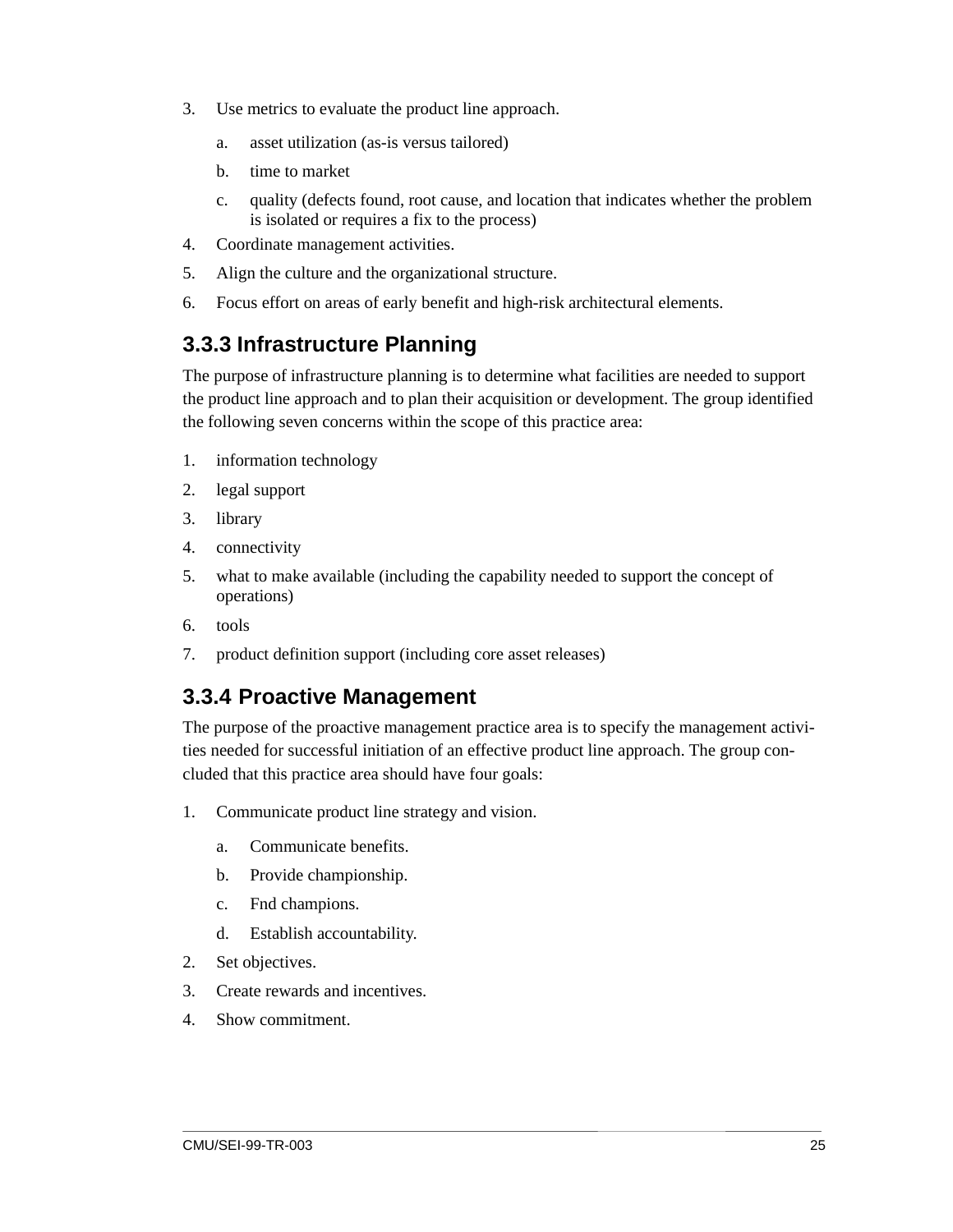#### **3.3.5 Risk Descriptions**

As an adjunct, the working group considered the form of general risk information that is provided for practice areas in the framework. The group suggested that the framework might provide a more precise characterization of risks based on the concept of failure mode effects analysis [Charette 90].

Characterizing a risk in this form entails three factors:

- 1. probability of occurrence (How likely is failure of this sort?)
- 2. severity of impact (What expectations would change following such a failure?)
- 3. detectability (What monitoring, perhaps as measures, is necessary for a failure to be detected?)

A risk is relevant to an effort only if it may occur (neither impossible nor certain), its effects could increase costs or cause delay or failure of the effort, and there is some practical way to detect when such a failure has occurred.

The group identified six sources of risks as a guide for evaluating the completeness of risk management information for a practice area:

- 1. technical
- 2. management/leadership
- 3. human resources
- 4. tools
- 5. process
- 6. market

#### **3.3.6 Conclusions**

This working group started with the belief that organizational management is critical in identifying the business objectives and motivating the commitment needed for a successful individual product line effort. Organizational management oversight ensures that projects will work within a unified product line strategy for mutual success, rather than diverging into short-sighted efforts competing for scarce resources. Beyond this, organizational management is concerned with standardizing product line practices across the larger enterprise for optimum leverage of people and resources. Identified organizational management practices ensure success in repeatedly launching product lines across the scope of an organization's missions and markets.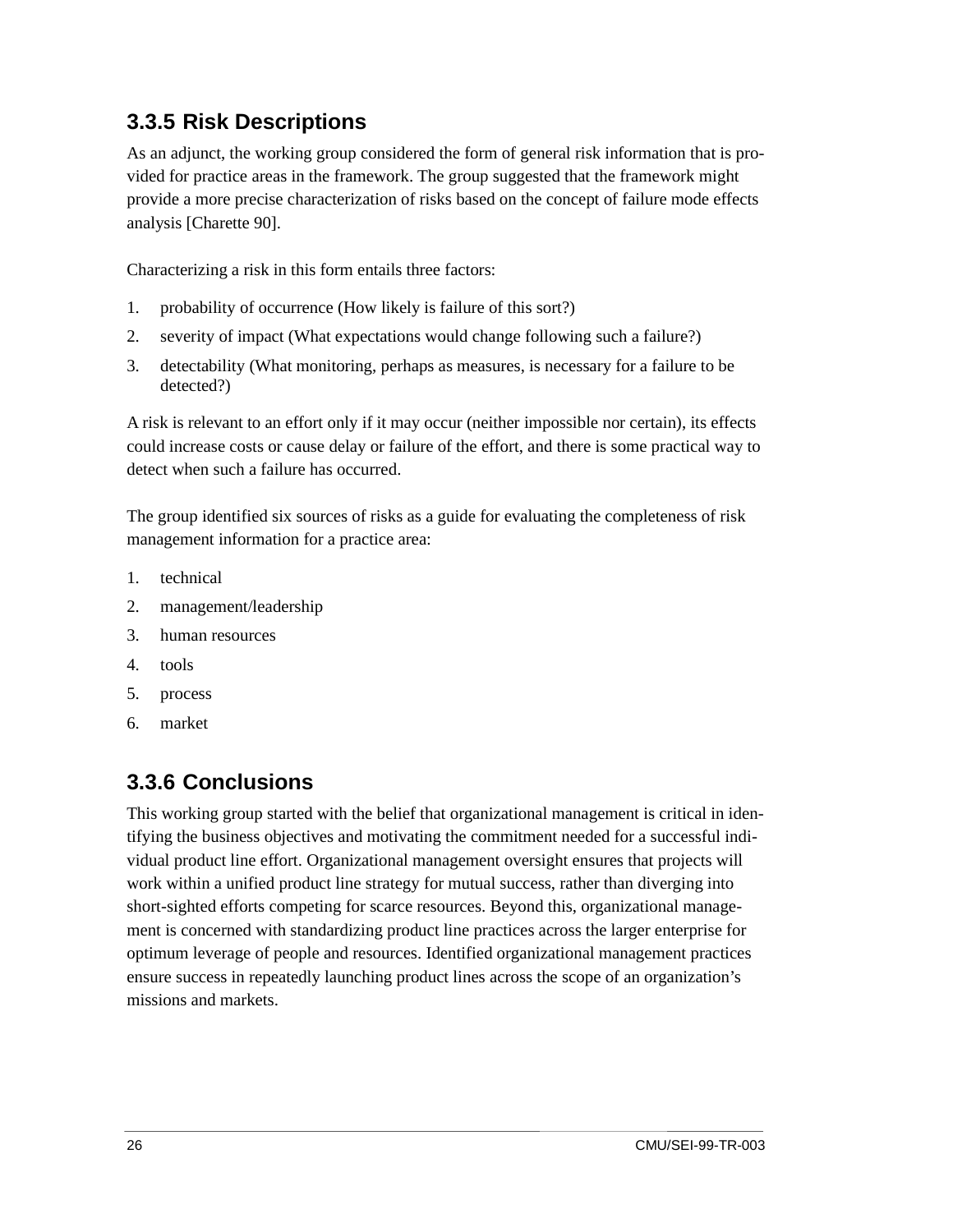## **4 Summary**

The SEI's Third Product Line Practice Workshop explored the product line practices of technically sophisticated organizations with direct experience in software product lines. The presentations and discussions validated the pivotal pieces of the SEI's Product Line Practice Framework and provided additional content for currently identified practice areas as well as suggestions for new practice areas and other improvements.

This workshop featured a broad spectrum of application domains: embedded engine software, avionics, air traffic control, missiles, and telecommunications were all represented. This diversity increases our confidence in the assimilated results, because forging agreement across such diverse business areas suggests that we are indeed uncovering and codifying fundamental product line practices, as opposed to application- or organization-specific idiosyncrasies.

The motivation to embrace a product line approach was consistently voiced. That motivation included needs to

- achieve large-scale productivity gains
- improve time to market
- maintain market presence
- sustain unprecedented growth
- compensate for an inability to hire
- achieve systematic reuse goals
- improve product quality
- increase customer satisfaction

Other common themes also emerged: the importance of architecture and scoping, the separate-asset-group organizational structure, and the intricacies of launching a product line.

The working groups focused on specific practice areas within software engineering, technical management, and organizational management: requirements management, component development, process modeling and implementation, risk management, launching a product line, infrastructure planning, and proactive management. The empirical and anecdotal evidence that the workshop participants brought to the discussion significantly enhanced our current understanding of the practices and issues. New issues were uncovered, and insight was added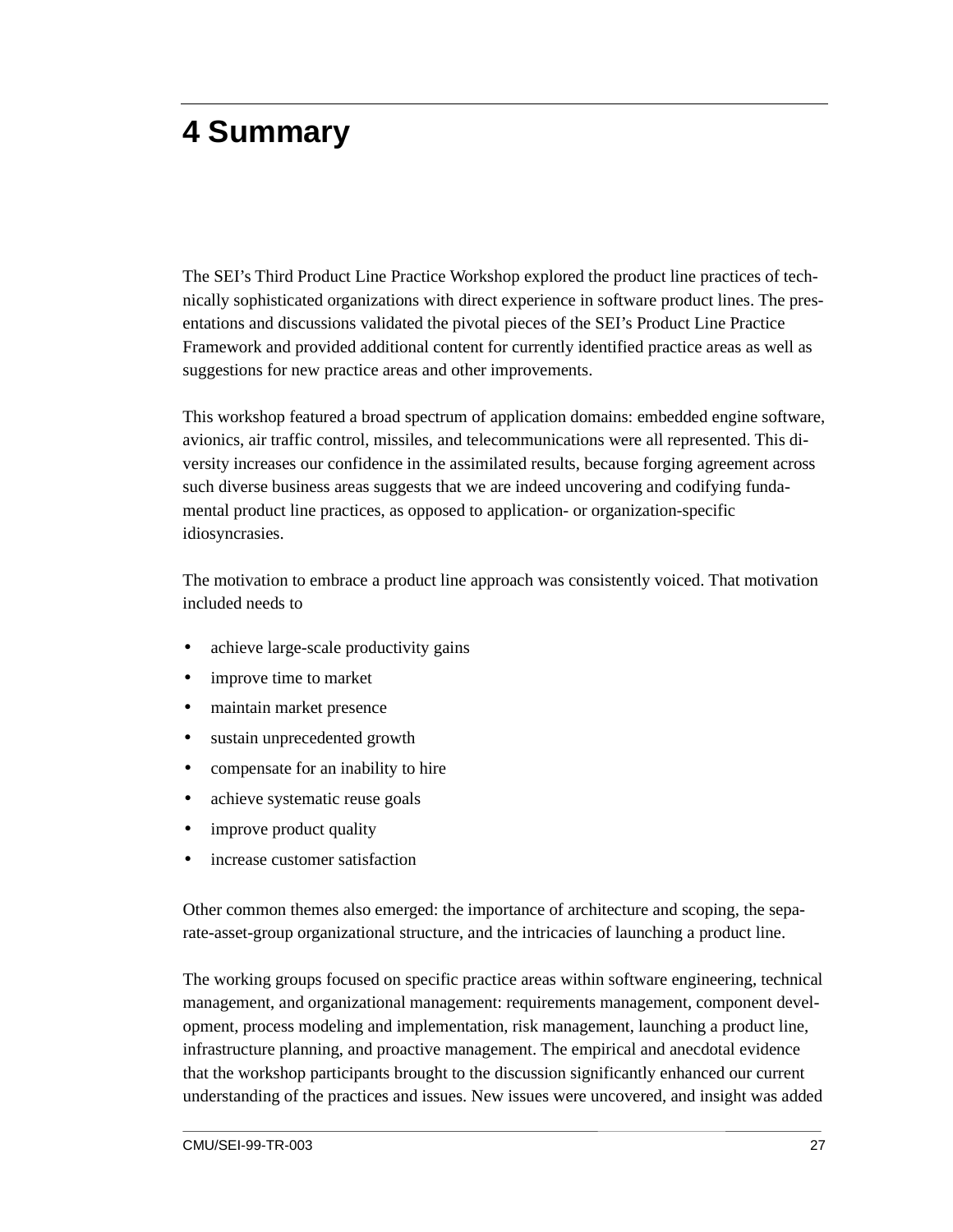to many pervading issues that remain unsolved. Still a challenge for a product line approach is the repeatable integration of technical, business, and organizational practices.

The need for continued exploration and codification of both technical and non-technical product line practices remains. In an effort to grow both the information base and the community interested in software product lines, the SEI was encouraged by the participants to continue holding similar workshops and to continue reporting the workshop results to the software development community at large.

The results of this workshop are currently being incorporated into the framework, $7$  which will continue to be refined and revised as the technology matures and as we continue to receive feedback and to work with the growing community of software engineers championing a product line approach. If you have any comments on this report and/or are using a product line approach in the development or acquisition of software-intensive systems and would like to participate in a future workshop, please send electronic mail to lmn@sei.cmu.edu.

<sup>-&</sup>lt;br>7 <sup>7</sup> Version 2 of the SEI's Framework for Product Line Practice is planned for release on our Web site in August 1999. <URL: http://www.sei.cmu.edu/plp/framework.html>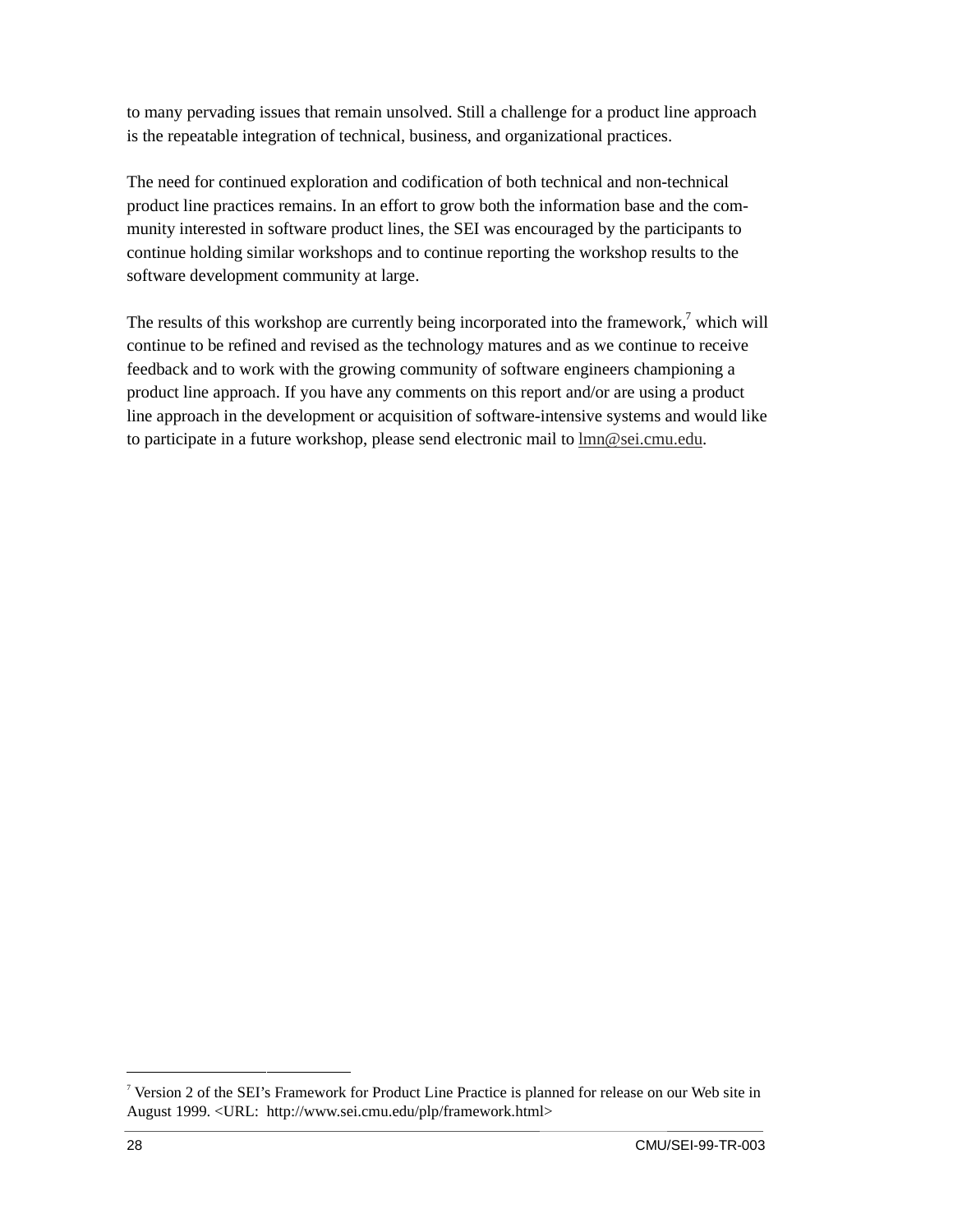## **References**

| [Bass 97]       | Bass, Len; Clements, Paul; Cohen, Sholom; Northrop, Linda; &<br>Withey, James. Product Line Practice Workshop Report<br>(CMU/SEI-97-TR-003, ADA 327610). Pittsburgh, PA: Software<br>Engineering Institute, Carnegie Mellon University, 1997. Available:<br><http: 97.reports="" <br="" documents="" publications="" www.sei.cmu.edu="">97tr003/97tr003abstract.html&gt;</http:>                                                                                        |
|-----------------|-------------------------------------------------------------------------------------------------------------------------------------------------------------------------------------------------------------------------------------------------------------------------------------------------------------------------------------------------------------------------------------------------------------------------------------------------------------------------|
| [Bass 98a]      | Bass, Len; Clements, Paul; & Kazman, Rick. Software Architecture<br>in Practice. Reading, MA: Addison-Wesley Longman, Inc., 1998.                                                                                                                                                                                                                                                                                                                                       |
| [Bass 98b]      | Bass, Len; Clements, Paul; Cohen, Sholom; Northrop, Linda;<br>Smith, Dennis; & Withey, James. Second Product Line Practice<br>Workshop Report (CMU/SEI-98-TR-015, ADA 345681). Pitts-<br>burgh, PA: Software Engineering Institute, Carnegie Mellon Uni-<br>versity, 1998. Available<br><http: 98.reports="" <br="" documents="" publications="" www.sei.cmu.edu="">98tr015/98tr015abstract.html&gt;</http:>                                                            |
| [Bergey 98]     | Bergey, John; Clements, Paul; Cohen, Sholom; Donohoe, Patrick;<br>Jones, Larry; Krut, Bob; Northrop, Linda; Tilley, Scott; Smith,<br>Dennis; and Withey, James. DoD Product Line Practice Workshop<br>Report (CMU/SEI-98-TR-007, ADA 346252). Pittsburgh, PA:<br>Software Engineering Institute, Carnegie Mellon University, 1998.<br>Available<br><http: 98.reports="" <br="" documents="" publications="" www.sei.cmu.edu="">98tr007/98tr007abstract.html&gt;</http:> |
| [Brownsword 96] | Brownsword, Lisa & Clements, Paul. A Case Study in Successful<br>Product Line Development (CMU/SEI-96-TR-016, ADA 315802).<br>Pittsburgh, PA: Software Engineering Institute, Carnegie Mellon<br>University, 1996. Available<br><http: 96.reports="" <br="" documents="" publications="" www.sei.cmu.edu="">96.tr.016.html&gt;</http:>                                                                                                                                  |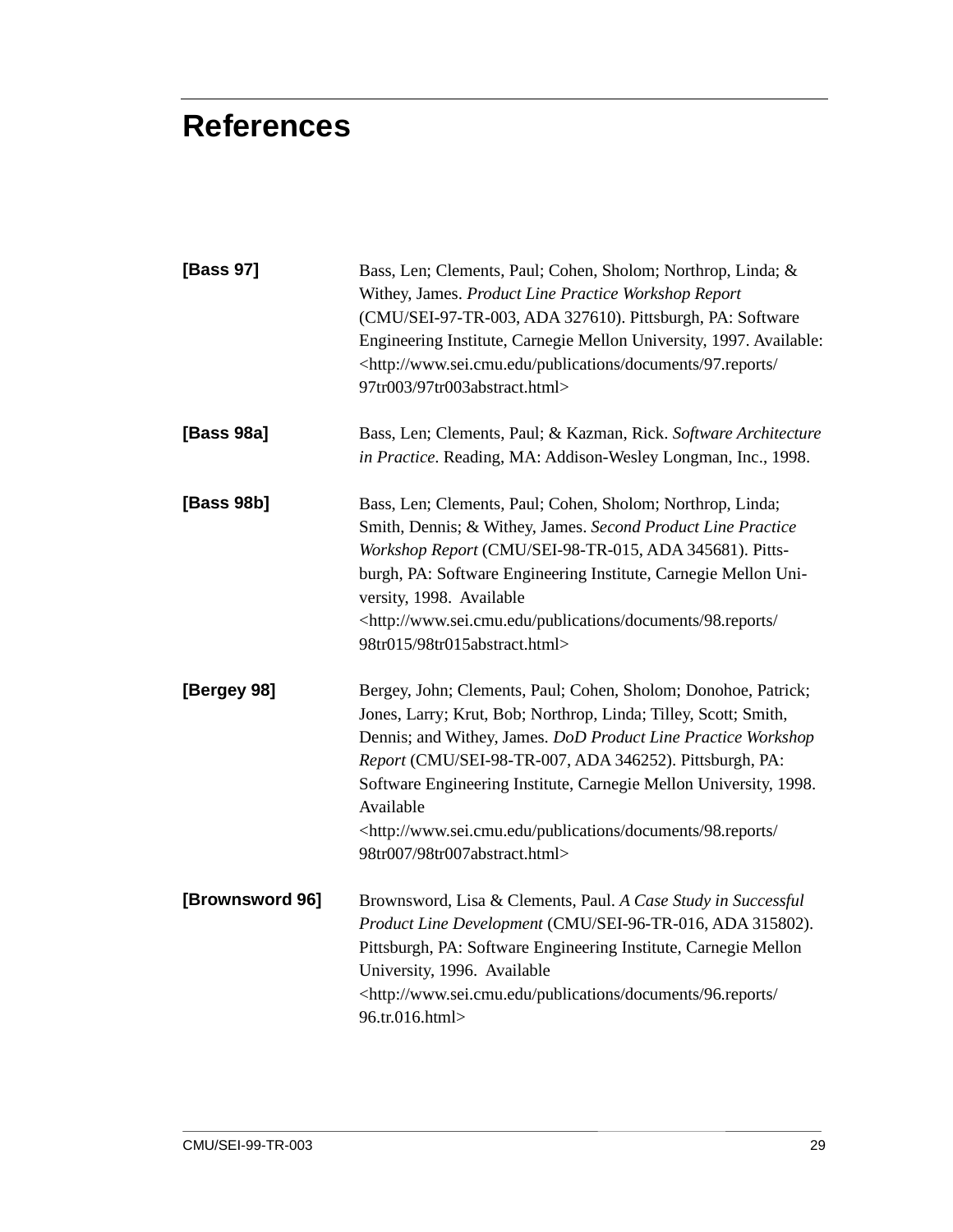| [Carr 93]     | Carr, M.; Konda, S.; Monarch, I.; Ulrich, C.; and Walker, C. Tax-<br>onomy-Based Risk Identification (CMU/SEI-93-TR-006, ADA<br>266992). Pittsburgh, PA: Software Engineering Institute, Carnegie<br>Mellon University, 1993. Available<br><http: 93.reports="" <br="" documents="" publications="" www.sei.cmu.edu="">93.tr.006.html&gt;</http:>                      |
|---------------|------------------------------------------------------------------------------------------------------------------------------------------------------------------------------------------------------------------------------------------------------------------------------------------------------------------------------------------------------------------------|
| [Charette 90] | Charette, R.N. Application Strategies for Risk Analysis: New York,<br>NY: McGraw Hill, 1990.                                                                                                                                                                                                                                                                           |
| [Clements 98] | Clements, Paul; Northrop, Linda M.; et al. A Framework for Soft-<br>ware Product Practice. Available<br><http: framework.html="" plp="" www.sei.cmu.edu=""></http:>                                                                                                                                                                                                    |
| [Kang 90]     | Kang, K.; Cohen, S.; Hess, J.; Novak, W.; and Peterson, A. Feature-<br>Oriented Domain Analysis (FODA) Feasibility Study (CMU/SEI-<br>90-TR-021, ADA 235785). Pittsburgh, PA: Software Engineering<br>Institute, Carnegie Mellon University, 1990. Available<br><http: 90.reports="" <br="" documents="" publications="" www.sei.cmu.edu="">90.tr.021.html&gt;</http:> |
| [McFeeley 96] | McFeeley, R. IDEAL <sup>SM</sup> : A User's Guide for Software Process Im-<br>provement . (CMU/SEI-96-HB-001, ADA 305472). Pittsburgh, PA:<br>Software Engineering Institute, Carnegie Mellon University, 1996.<br>Available<br><http: 96.reports="" <br="" documents="" publications="" www.sei.cmu.edu="">96.hb.001.html&gt;</http:>                                 |
| [Sisti 94]    | Sisti, F and Joseph, S. Software Risk Evaluation Method Version 1.0<br>(CMU/SEI-94-TR-19, ADA 290697). Pittsburgh, PA: Software<br>Engineering Institute, Carnegie Mellon University, 1994. Available<br><http: 94.reports="" <br="" documents="" publications="" www.sei.cmu.edu="">94.tr.019.html&gt;</http:>                                                        |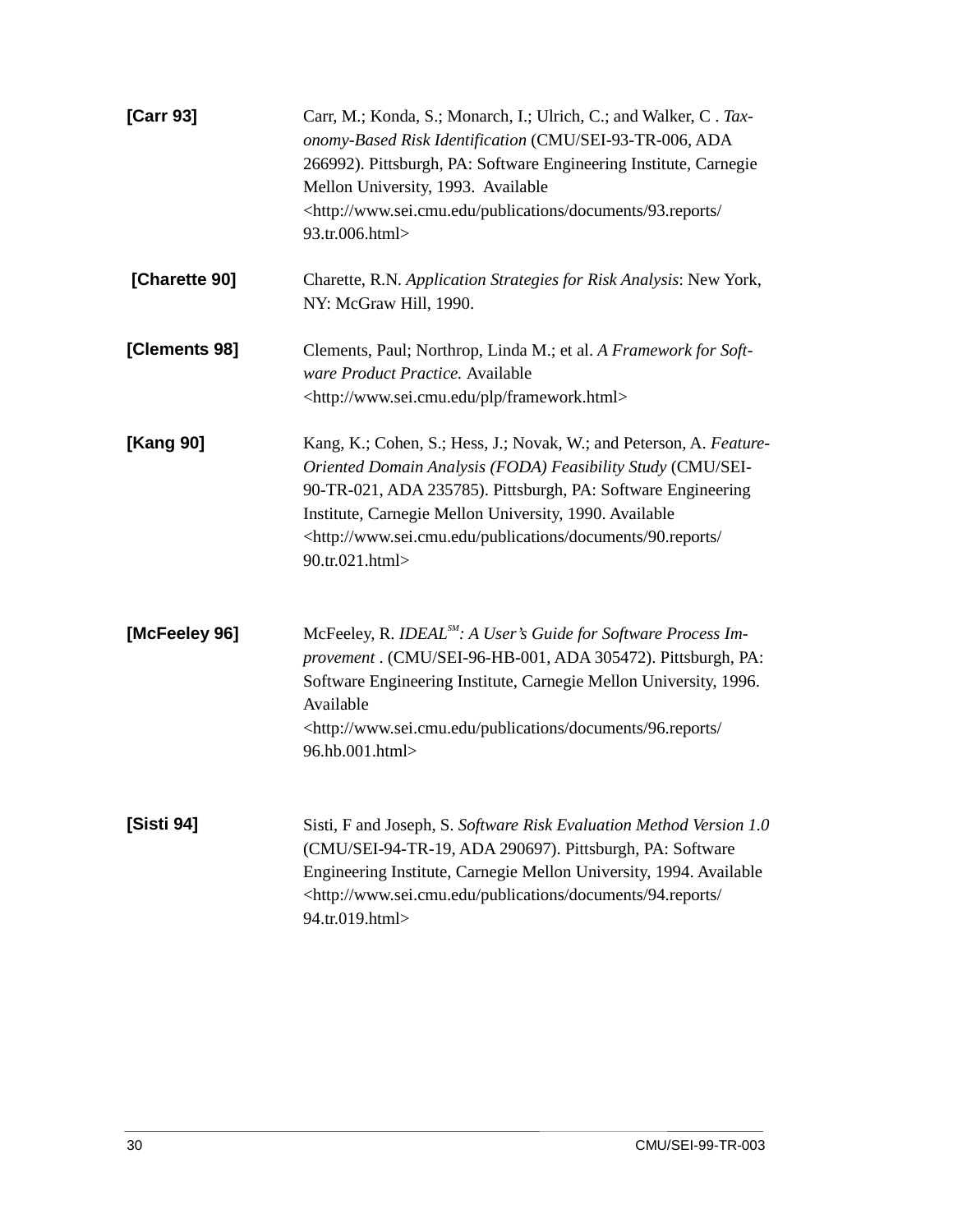| [Willis 96] | Willis, R.R; Rova, R.M; Scott, M.D; Johnson, M.I; Ryskowski, J.F.;<br>Moon, J.A.; Shumate, K.C.; and Winfield, T.O. Hughes Aircraft's<br>Widespread Deployment of a Continuously Improving Software<br>Process, (CMU/SEI-98-TR-006, ADA 358993). Pittsburgh, PA:<br>Software Engineering Institute, Carnegie Mellon University, 1996.<br>Available |
|-------------|----------------------------------------------------------------------------------------------------------------------------------------------------------------------------------------------------------------------------------------------------------------------------------------------------------------------------------------------------|
|             | <http: 98.reports="" <br="" documents="" publications="" www.sei.cmu.edu="">98tr006/98tr006abstract.html&gt;</http:>                                                                                                                                                                                                                               |
| [Withey 96] | Withey, James. Investment Analysis of Software Assets for Product<br>Lines (CMU/SEI-96-TR-010, ADA 315653). Pittsburgh, PA: Soft-                                                                                                                                                                                                                  |
|             | ware Engineering Institute, Carnegie Mellon University, 1996.<br>Available<br><http: 96.reports="" <br="" documents="" publications="" www.sei.cmu.edu="">96.tr.010.html&gt;</http:>                                                                                                                                                               |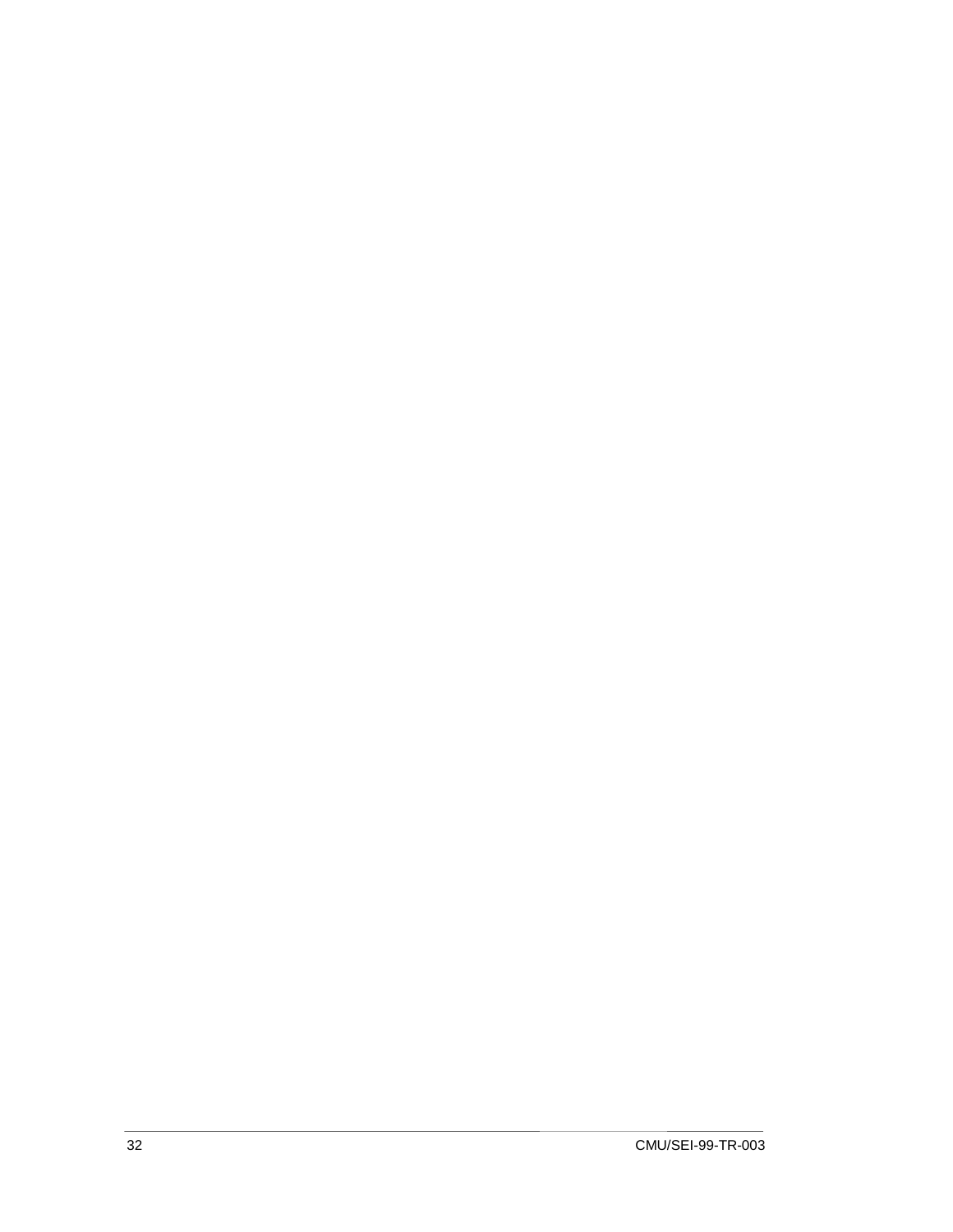## **Glossary**

| application<br>engineering   | An engineering process that develops software products from par-<br>tial solutions or knowledge embodied in software assets                                                                                                                                                                                                                                              |  |  |  |  |
|------------------------------|--------------------------------------------------------------------------------------------------------------------------------------------------------------------------------------------------------------------------------------------------------------------------------------------------------------------------------------------------------------------------|--|--|--|--|
| domain                       | An area of knowledge or activity characterized by a set of concepts<br>and terminology understood by practitioners in that area                                                                                                                                                                                                                                          |  |  |  |  |
| domain analysis              | Process for capturing and representing information about applica-<br>tions in a domain, specifically common characteristics and reasons<br>for variability                                                                                                                                                                                                               |  |  |  |  |
| platform                     | Core software asset base that is reused across systems in the prod-<br>uct line                                                                                                                                                                                                                                                                                          |  |  |  |  |
| product family               | a group of systems built from a common set of assets                                                                                                                                                                                                                                                                                                                     |  |  |  |  |
| product line                 | a group of products sharing a common, managed set of features<br>that satisfy specific needs of a selected market or mission area                                                                                                                                                                                                                                        |  |  |  |  |
| product line<br>approach     | a system of software production that uses software assets to mod-<br>ify, assemble, instantiate, or generate a line of software products                                                                                                                                                                                                                                 |  |  |  |  |
| product line<br>architecture | Description of the structural properties for building a group of re-<br>lated systems (i.e. product line), typically the components and their<br>interrelationships. The guidelines about the use of components<br>must capture the means for handling variability discovered in the<br>domain analysis or known to experts. (Also called a reference ar-<br>chitecture) |  |  |  |  |
| product line system          | a member of a product line                                                                                                                                                                                                                                                                                                                                               |  |  |  |  |
| production system            | a system of people, functions, and assets organized to produce,<br>distribute, and improve a family of products. Two functions in-<br>cluded in the system are domain engineering and application engi-<br>neering.                                                                                                                                                      |  |  |  |  |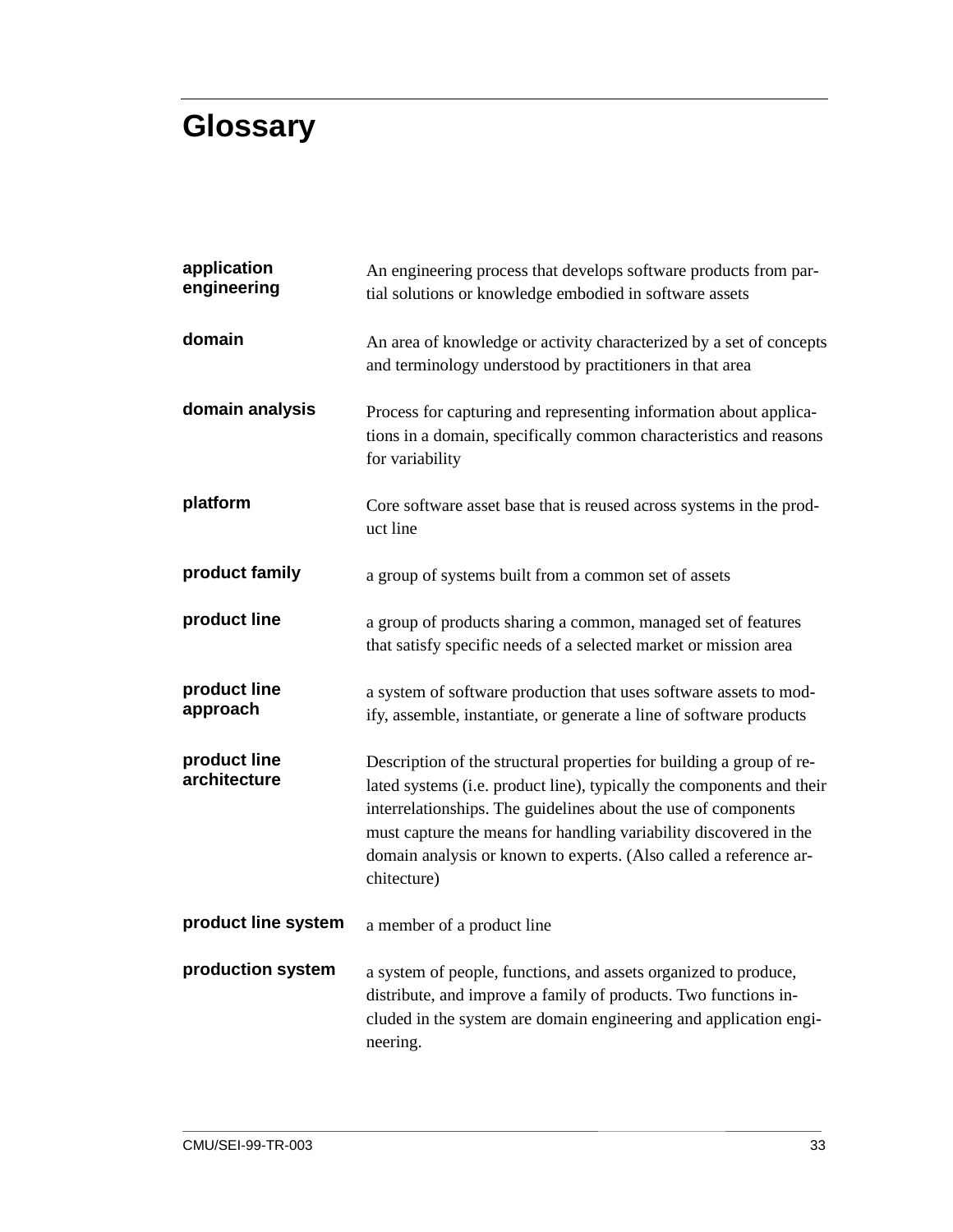| software<br>architecture | Structure or structures of the system, which consists of software<br>components, the externally visible properties of those components,<br>and the relationships among them [Bass 98a]                                        |  |  |  |
|--------------------------|-------------------------------------------------------------------------------------------------------------------------------------------------------------------------------------------------------------------------------|--|--|--|
| system<br>architectures  | software architecture plus execution and development environ-<br>ments                                                                                                                                                        |  |  |  |
| software asset           | a description of a partial solution (such as a component or design<br>document) or knowledge (such as a requirements database or test<br>procedures) that engineers use to build or modify software prod-<br>ucts [Withey 96] |  |  |  |